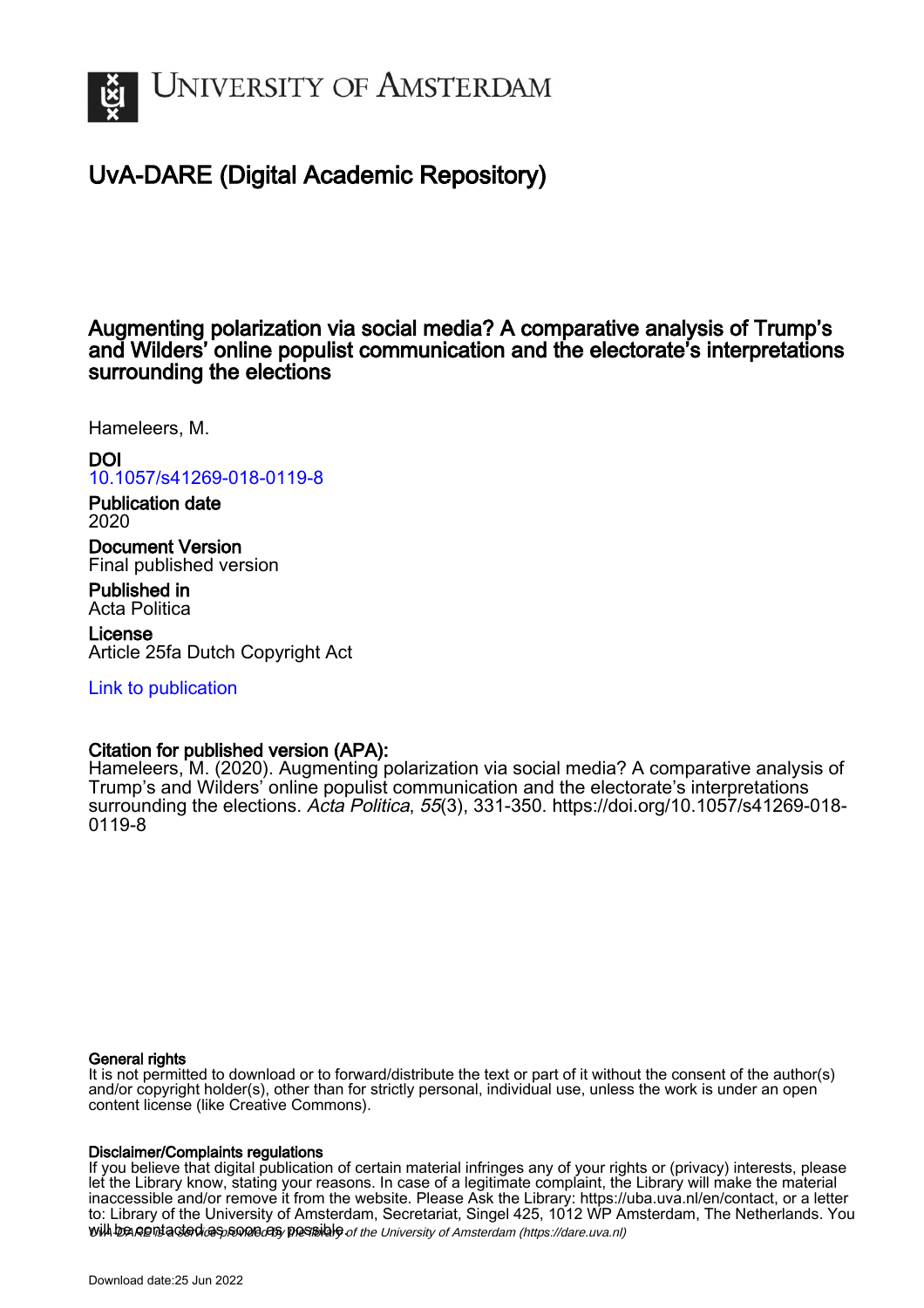ORIGINAL ARTICLE



## **Augmenting polarization via social media? A comparative analysis of Trump's and Wilders' online populist communication and the electorate's interpretations surrounding the elections**

**Michael Hameleers[1](http://orcid.org/0000-0002-8038-5005)**

Published online: 3 October 2018 © Springer Nature Limited 2018

**Abstract** Social network sites may have contributed to the global electoral success of populism in important ways. Drawing on the technological afordances of social media, politicians are enabled to directly communicate populist discourse via Twitter by constructing a pervasive societal divide between the "good" people and "corrupt" elites. Such Tweets may resonate with the reality constructions of receivers—who are also enabled to communicate populist discourse online. To understand the intersections of the supply- and demand-sides of populist discourse in the U.S. and Europe, this paper draws on extensive comparative qualitative content analyses of Trump's and Wilders' Tweets (*N*=2681) and the electorates' discourse on Facebook  $(N=657)$ . The results provide important insights into the mechanisms of inclusion and exclusion at play in populist discourse and the affordances of social media in shaping populist and polarized discourse among politicians and the electorate at election times.

**Keywords** Polarization · Populism · Social identity theory · Social media · Partisanship · Technological affordances

## **Introduction**

Over the past few decades, populism has received most attention in right-wing, European contexts (e.g., Jagers and Walgrave [2007](#page-20-0)). With the election of Donald Trump to U.S. presidency in 2016, it has been argued that populism has also permeated U.S. politics (e.g., Judis [2016](#page-20-1)). Although the expression of populist divides

 $\boxtimes$  Michael Hameleers m.hameleers@uva.nl

<sup>&</sup>lt;sup>1</sup> Amsterdam School of Communication Research (ASCoR), University of Amsterdam, Nieuwe Achtergracht 166, 1018 WV Amsterdam, The Netherlands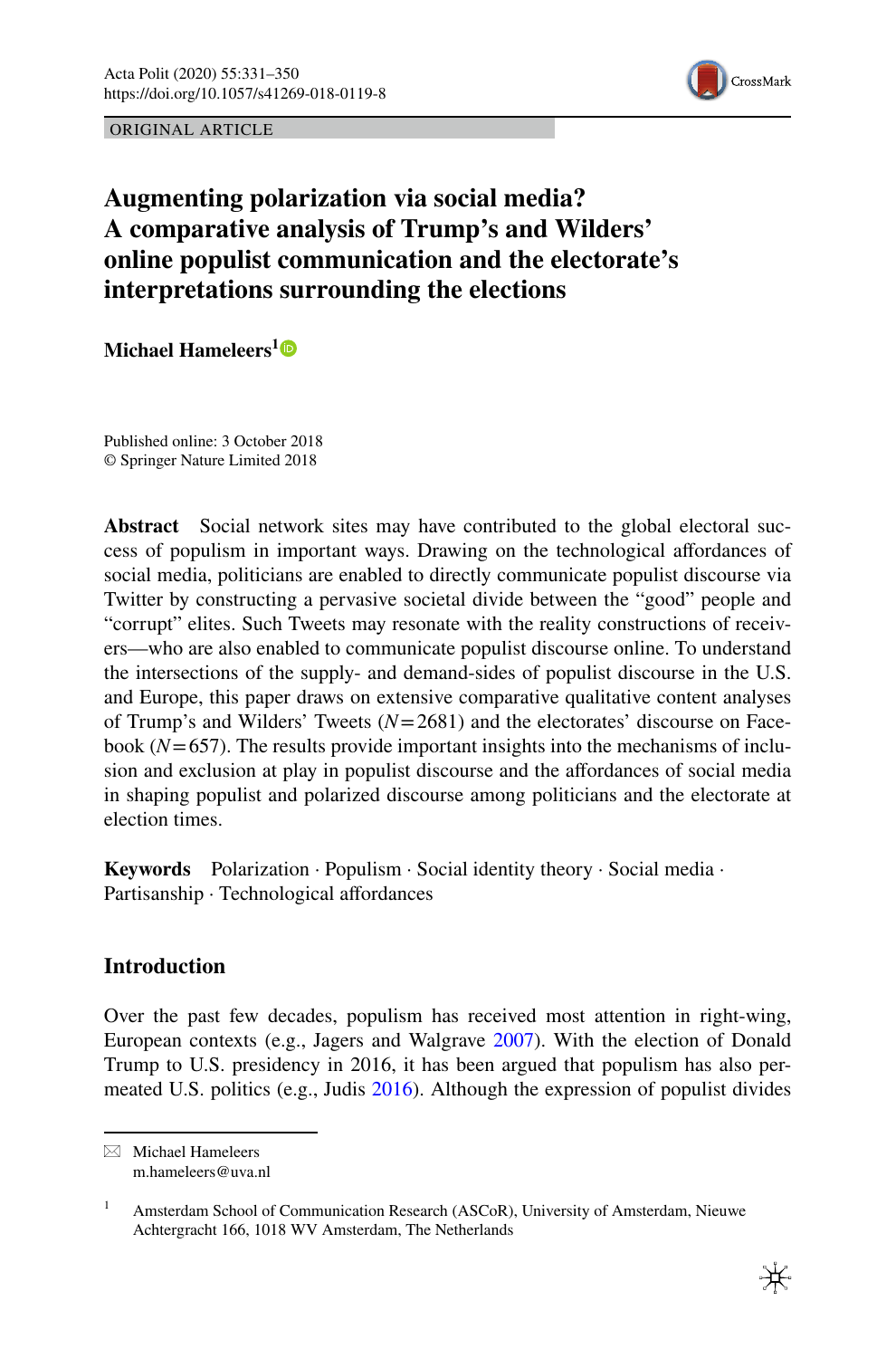between the "ordinary" people and the "corrupt" elites is salient in both Europe and the U.S., diferences in the electoral system may give rise to the construction of different discourses. Partisanship, belonging to the people and opposing the elites may for example mean diferent things in a multiparty system such as the Netherlands compared to the U.S. Moreover, in the U.S., Trump entered the political stage as an outsider and became part of the establishment after the U.S. elections. Wilders, in contrast, attacks the elites as a (relative) outsider. In these diferent sociopolitical climates, this paper aims to investigate how Dutch and the U.S. populist discourse overlaps and difers.

Most research on populist communication explored the content or efects of populist ideas in mass media or political manifestos (e.g., Jagers and Walgrave [2007;](#page-20-0) Rooduijn et al. [2014\)](#page-20-2). A recent body of research explored the role of politicians' direct communication via social media (e.g., Bracciale and Martella [2017;](#page-19-0) Engesser et al. [2017a](#page-20-3), [b;](#page-20-4) Waisbord and Amado [2017;](#page-20-5) van Kessel and Castelein [2006\)](#page-20-6). These studies, for example, demonstrated that populist politicians use social media to attribute blame to their opponents (van Kessel and Castelein [2006\)](#page-20-6). Yet, research that assesses the overlap between the political realm and public opinion is scarce (see Stier et al. [2017](#page-20-7) for an exception). Do the reality constructions communicated by politicians overlap with the public's discourse, or are (populist) ideas challenged by the electorate? Integrating the perspectives of politicians and ordinary citizens, this paper provides in-depth insights into politicians' populist self-communication and the electorate's populist discourse surrounding the U.S. and Dutch elections. Taken together, this research explores the extent to which politicians' online discourse overlaps or difers from citizens' interpretations.

Against this backdrop, this paper presents the results of in-depth qualitative content analyses of Trump's (*N*=1157) and Wilders' tweets (*N*=1524) surrounding the 2016 U.S. and 2017 Dutch elections. In order to explore how their self-communication resonated with public opinion, this paper presents a second study in which the electorate's populist discourse on Facebook is analyzed (*N*=657). By comparing the European and the U.S. cases of polarization and populism, this paper aims to make a signifcant contribution to the recent literature that aims to understand how public opinion is constructed in a fragmented media environment characterized by politicians' and citizens' self-communications.

#### **A social identity perspective on populism and afective polarization**

In populist discourse, the "ordinary" people are depicted as a good, superior unity (Taggart [2004\)](#page-20-8). The elites, in contrast, are constructed as an "evil" and corrupt out-group that is unwilling and unable to represent the people's general will (e.g., Canovan [1999;](#page-19-1) Taggart [2004](#page-20-8)). In right-wing populism, the anti-elitist stance can be extended with the exclusion of societal out-groups, most saliently "dangerous" others (i.e., the Islam) or "profting" migrants (e.g., Jagers and Walgrave [2007\)](#page-20-0). These elements are part of host ideologies that can supplement the "thin ideology" of populism (Mudde and Rovira Kaltwasser [2017\)](#page-20-9). The focus on radical right-wing leaders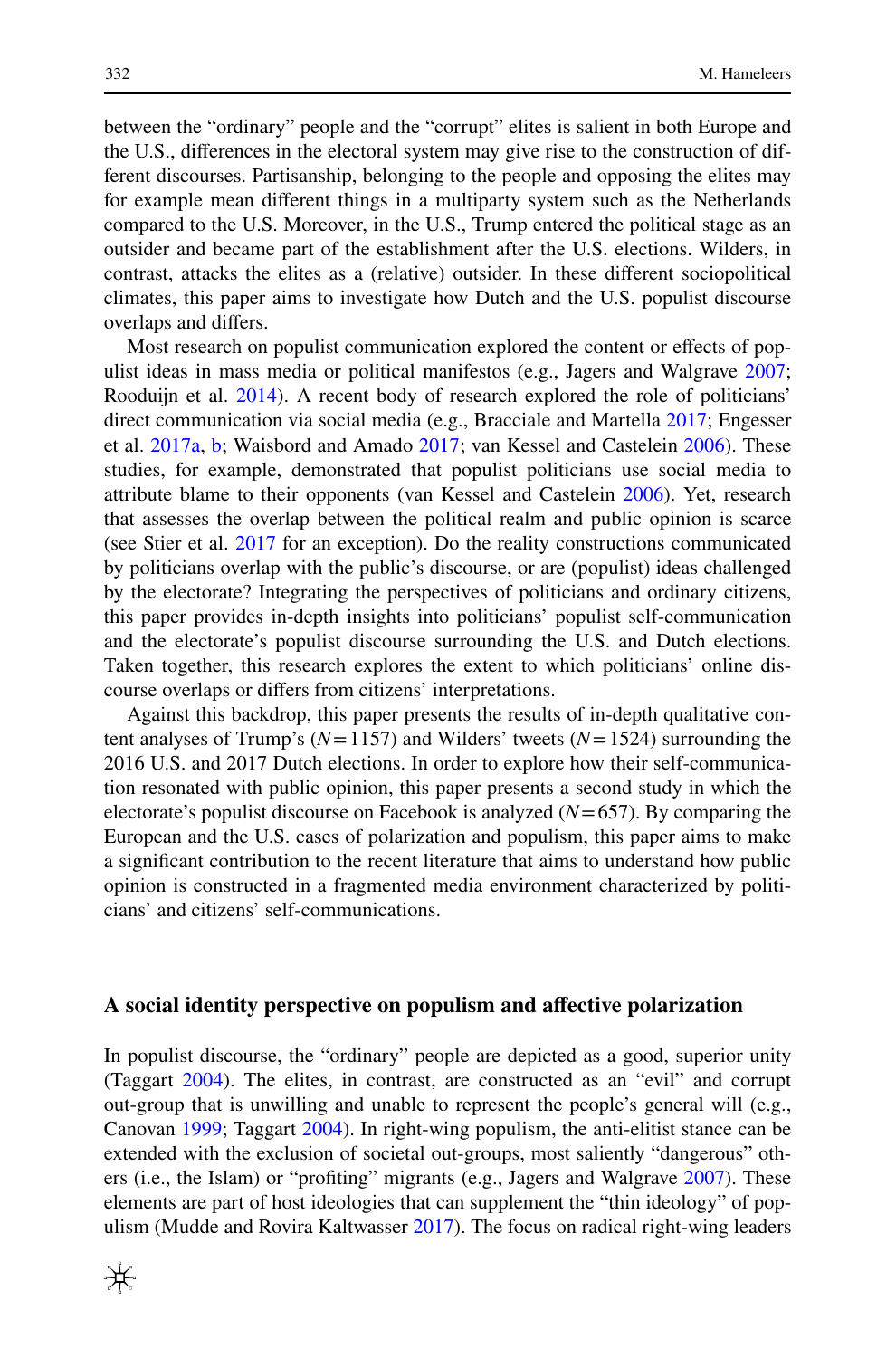in this study (Wilders and Trump) allows us to distinguish their populism from the host ideologies pertaining to their (radical) right-wing issue positions.

The central divide between "us" and "them" characterizing populism is also sali-ent in affective polarization (e.g., Greene [1999](#page-20-10)). Applied to the U.S., affective polarization can be understood as a social identifcation process by which Democrats and Republicans perceive fellow partisans as more similar and positive and partisans of the opposed party as dissimilar and negative (e.g., Iyengar et al. [2012](#page-20-11)). In a multiparty system such as the Netherlands, the divides between "us" and "them" are constructed diferently. Afective polarization taps into the process by which the deprived "ordinary" citizens emotionally distance themselves from citizens that do not identify with this group, as illustrated by extant research on the connection between relative deprivation and populism (Elchardus and Spruyt [2016;](#page-19-2) Hameleers et al. [2018](#page-20-12)). Although not all supporters of Wilders may oppose *all* citizens voting for other parties, polarized divides between issue-publics are constructed. Hence, "they" are seen as a group of citizens that is ignorant, supporting the culpable elites while being blind to see what is going on in society.

Similar to populism, afective polarization can be understood from a *social iden‑ tity perspective*: positive qualities are ascribed to the in-group whereas negative qualities and blame are attributed to the out-group perceived of as a substantially diferent entity (Tajfel [1978](#page-20-13); Tajfel and Turner [1986](#page-20-14)). The divides shaped by populism can be connected to polarization as a political consequence on the demandside. Hence, populist expressions may strengthen identifcation with the ordinary, deprived people among the part of the electorate with congruent prior attitudes. At the same time, people who disagree with populist interpretations distance themselves from this community of ordinary citizens. In other words, as a political consequence of the dissemination of populist ideas, the electorate can become divided in emotionally distinct camps of people that support versus oppose populist worldviews.

#### **Direct populist communication via social network sites**

A recent, yet growing body of research has explored the role of social media in providing a platform for the dissemination of populist sentiments (e.g., Bartlett et al. [2011](#page-19-3); Engesser et al. [2017b;](#page-20-4) van Kessel and Castelein [2006](#page-20-6)). According to Engesser et al. [\(2017b](#page-20-4)), social media enable politicians to establish a direct linkage to the people, while circumventing gatekeeping journalists in traditional mass media. The resonance of their online communication with news values such as confict, negativity and emotionalization secures the visibility of their ideas in traditional media (Engesser et al. [2017b](#page-20-4)). Establishing a direct link between politicians and the ordinary citizens is a central feature of populist communication (Canovan [1999\)](#page-19-1). Populist actors claim to speak directly to the people on behalf of the people, while circumventing elitists institutions (e.g., Taggart [2004\)](#page-20-8). Social media hereby supply populist politicians with an important tool to directly speak to the ordinary citizens they claim to represent, while circumventing the mass media accused of being part of the corrupt elites (Engesser et al. [2017b\)](#page-20-4). Social networks' sites do not only allow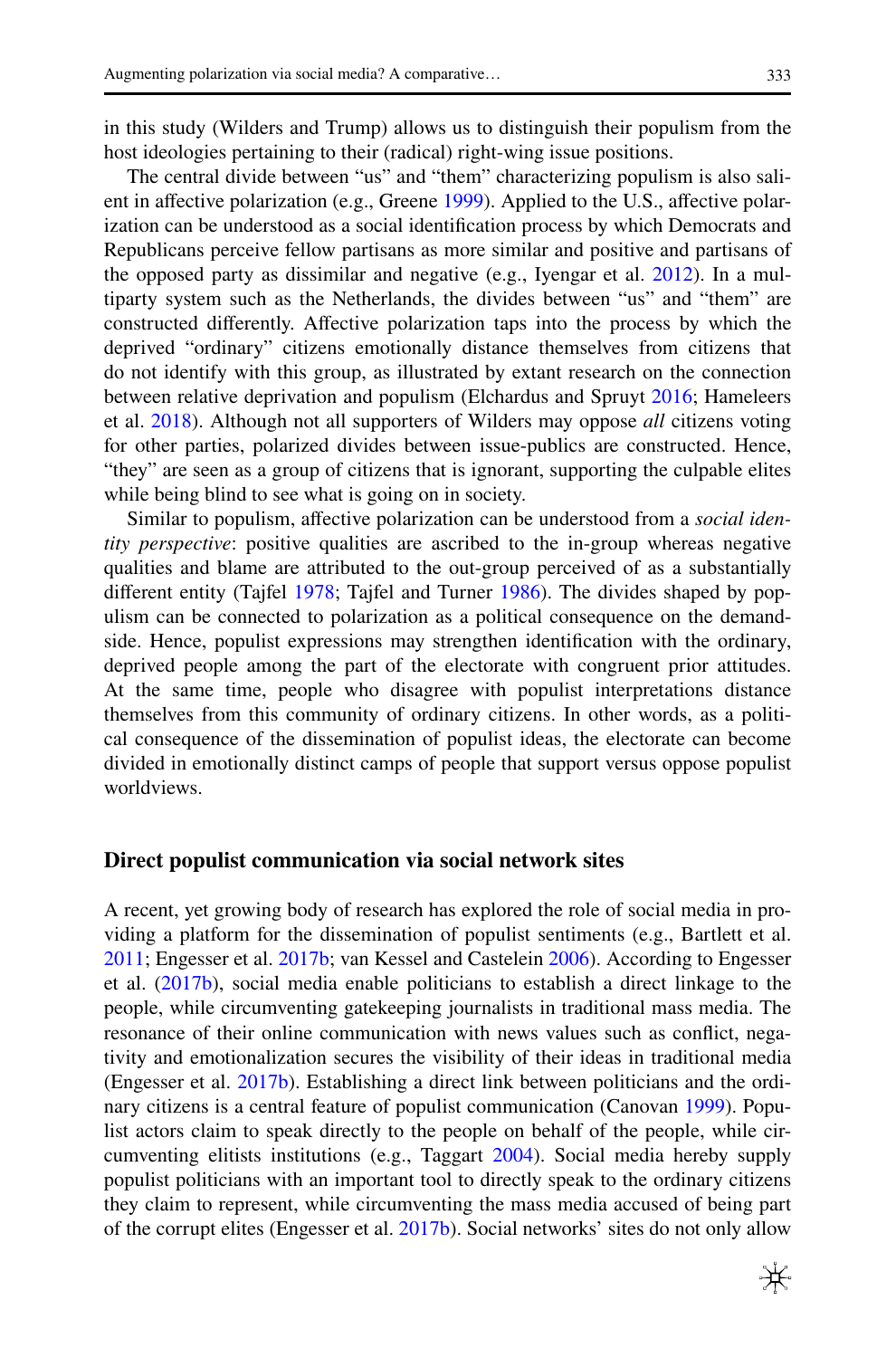politicians to express their partisan and populist boundary constructions, they also provide a central stage for ordinary citizens to *interact* and share their perspectives on various political issues (Bartlett et al. [2011](#page-19-3)). But how are *ordinary citizens* empowered as senders of populist communication?

#### **Afordances of the online context shaping populist discourse**

The technological affordance perspective explains how communication via social media channels can give rise to diferent ways of communication compared to faceto-face interactions (Ellison and Boyd [2013\)](#page-20-15). Interactivity and community formation are the most central features of social media that provide a context for online populist expressions. Four technological afordances in particular can be highlighted here: *asynchronicity, a pervasive and persistent awareness of communities, and per‑ ceived anonymity* (Ellison and Boyd [2013](#page-20-15); Hampton [2016\)](#page-20-16).

Asynchronicity refers to the process by which users can interact with each other without the necessity of a *direct* exchange of communication (Ellison and Boyd [2013](#page-20-15)). Social network sites hereby allow users to respond to each other's message wherever and whenever they desire. This means that citizens can interact with fellow citizens and politicians, irrespective of time and place (e.g., Klinger and Svensson [2014](#page-20-17); Stier et al. [2017\)](#page-20-7). This afordance thus empowers the "silenced majority" of ordinary citizens referred to in populism. Social media provide them with a virtual community to interact with other members of this in-group, as well as to respond to political actors they would not interact with in other settings.

The related afordance of a persistent and pervasive awareness of community links up to the centrality of comparisons of the self to others in social identity theory (Tajfel and Turner [1986\)](#page-20-14). This afordance prescribes that users of social network sites can be constantly aware of the presence of other community members with-out investing time and effort to physically meet them (Hampton [2016\)](#page-20-16). Hence, the populist in-group comes into being by providing them with a virtual space in which they can shape (des)identifcation. As a result of persistent and pervasive awareness, people can constantly and efortlessly exchange information with other community members, transcending the borders of space and time. Interaction with members of the ordinary people enables citizens to positively distinguish the in-group from the out-group, which makes the sense of in-group deprivation more salient, sparking the desire for mobilization online.

The absence of a physical receiver and direct response on social network sites creates a *perception* of safety and anonymity (Ellison and Boyd [2013](#page-20-15)). This can be compared to having a telephone conversation on the train. Although fellow travelers can follow the complete conversation, the person having the conversation does not experience the presence of other people being able to hear the conversation. Applied to populist discourse on the demand-side of citizens, this perception of anonymity may foster uncivil expressions as individuals may perceive that they are not accountable for communicating these sentiments (Suler [2004](#page-20-18)). The social network sites are perceived as online communities consisting of like-minded others who share similar worldviews.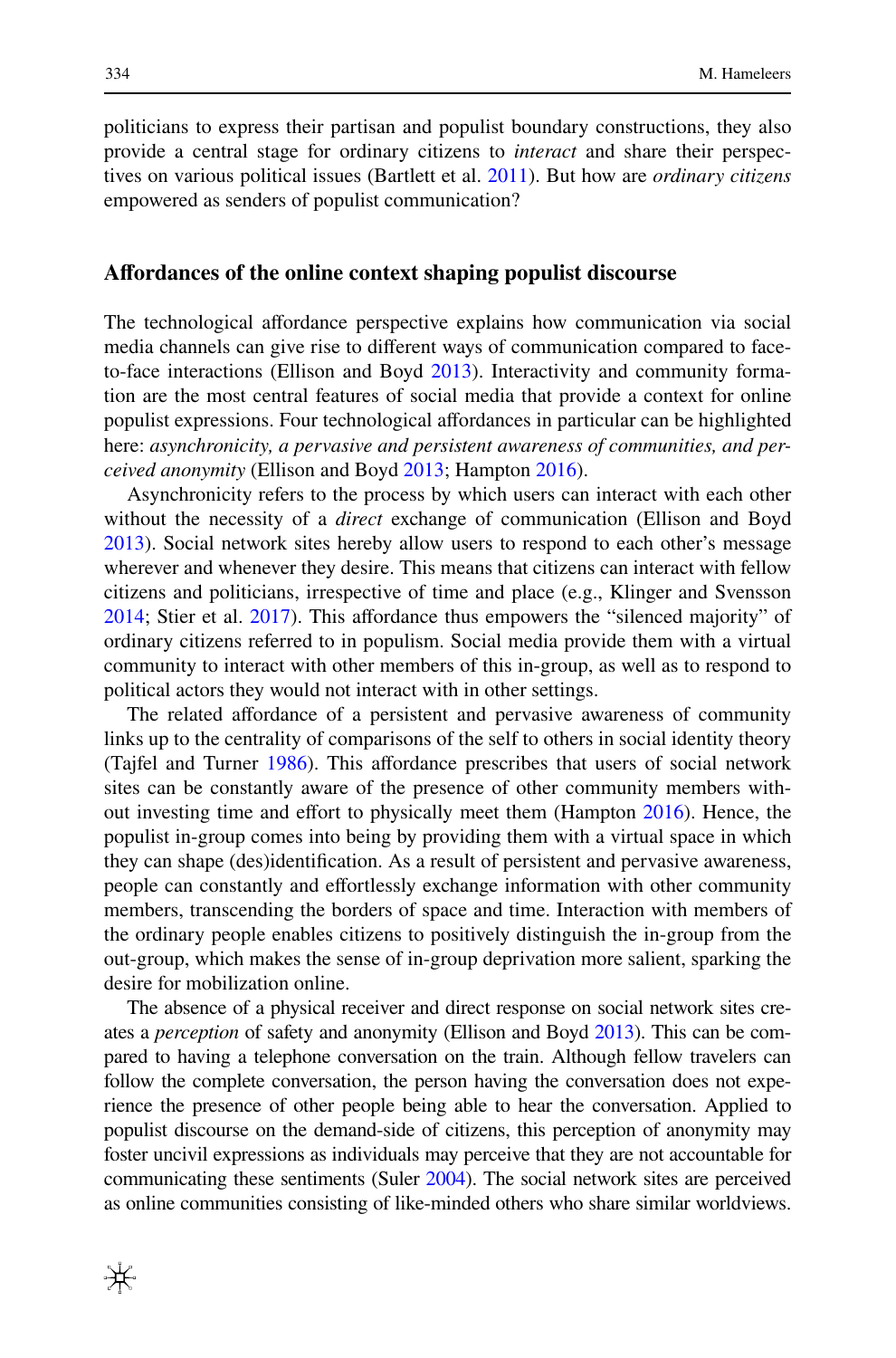They may be unknown, but people feel safe to communicate hostility toward others as they perceive that these sentiments are shared by other community members.

Most of the aforementioned afordances relate to the online expressions of ordinary citizens. For (populist) politicians, community formation and perceived anonymity may be less relevant. Specifcally, politicians may communicate through online media as they can circumvent gatekeepers while securing media coverage (Waisbord and Amado [2017](#page-20-5)). Moreover, they can establish a direct bond to their followers (Engesser et al. [2017b](#page-20-4)), which may boost their electoral success. Citizens may rely more on social media to vent their dissent, and to construct communities with like-minded others without the risk of an immediate response.

Taken together, the afordances of social media give rise to a *network media logic* (e.g., Klinger and Svensson [2014\)](#page-20-17). In terms of production, social media engage nonprofessional members of the audience to produce content. Social networks sites further allow for direct, interactive, horizontal, and personalized distributions. Unmediated by traditional journalistic news values, diferent actors are enabled to spread personalized messages to niche audiences of like-minded others (Klinger and Svensson [2014](#page-20-17)).

Diferent social network sites may provide people with diferent platforms for direct (self)-communication (e.g., Bossetta [2018](#page-19-4)). Facebook users are known to connect to people they are also interacting with in ofine settings (e.g., Ellison and Boyd [2013\)](#page-20-15). On Twitter, people also engage in conversations with people they do *not* already know. Facebook is more community centered. Here, the audience is empowered to co-construct meaning in response to each other (Klinger and Svensson [2014](#page-20-17)). Twitter, in contrast, does not ofer such community structures. Importantly, Twitter allows for more anonymous communication than Facebook. Based on the less-visible community structure, room for interaction and more on-directional elitist media logic, Twitter may provide a more suitable platform for politicians compared to ordinary citizens. Facebook's community structure and reach among the general public may be the most salient context for the interaction and construction of partisan and populist discourse by the "ordinary people." Against this backdrop, Study 1 focuses on the direct communication of Trump and Wilders by raising the following research question: How are Trump and Wilders shaping populist and polarized discourse via their direct communication on Twitter surrounding the 2016 and 2017 general elections? (RQ1). Study 2 focuses on the expression of the electorates' discourse on Facebook by raising the following research question: How are Facebook users in the U.S. and the Netherlands constructing populist and partisan boundaries (RQ2)? An answer to these questions will help us to understand how the communication of populist actors resonate with the interpretation frames of ordinary citizens.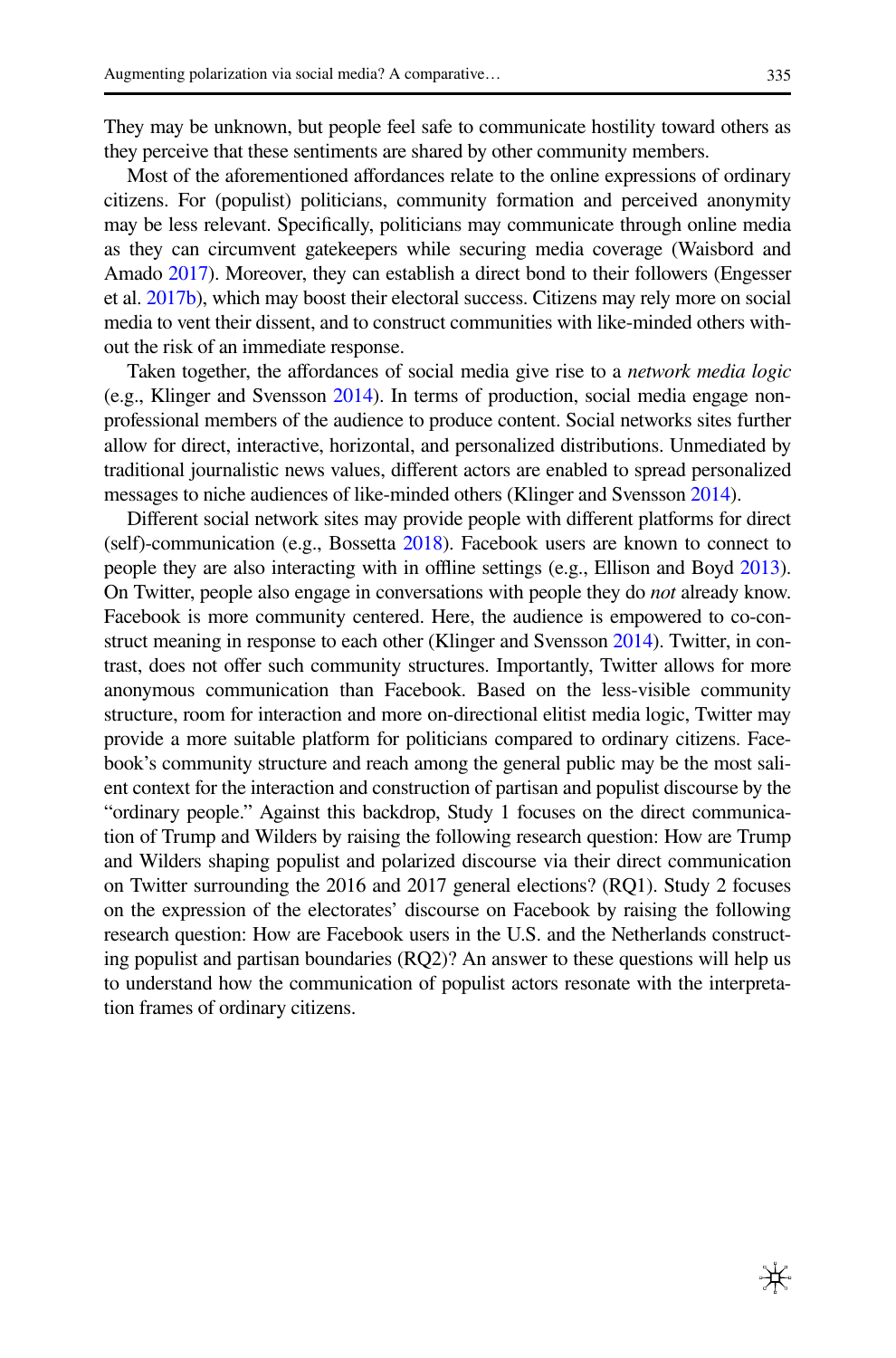#### **Study 1: populist and partisan self‑communication on Twitter**

#### **Method**

#### *Data collection and sample*

An extensive qualitative content analysis of Geert Wilders' and Donald Trump's Twitter account was conducted. These radical right-wing leaders are selected for diferent reasons. First, Wilders is an exemplar case of an electorally successful right-wing populist leader (Van Kessel and Castelein [2006\)](#page-20-6). Although Trump has been associated with (radical) right-wing populism, the actual discourse of his communication remains understudied. The comparison of proto-typical right-wing populism in Europe with the relatively new case of radical right-wing discourse in the U.S. is relevant to assess similarities and diferences. Moreover, as this study focuses on radical right-wing leaders, we can disentangle the populist elements of their discourse, and identify similarities and diferences in host ideologies (Mudde and Rovira Kaltwasser [2017\)](#page-20-9).

For the U.S. sample, a Python script was used to download all Tweets from Trump's original Twitter account published between September 8, 2016 and January 8, 2017. This timeframe was chosen for two reasons. First, it refects an equal and extended period prior and after his election to U.S. presidency, which enables us to retrieve a maximum variety of shifting perspectives surrounding this main event. Second, in a back-and-forth movement between data collection and analysis, this sample was found to refect a theoretical saturation of core themes. This means that when including more Tweets before and after the elections, the cyclic-iterative data analysis strategy did not reveal novel insights into the themes. This Twitter activity for 4 months yielded a total number of 1157 Tweets. All these tweets were included in the analyses.

An equal procedure was followed for the Dutch sample. Here, the key event was defned as the general elections in the Netherlands on March 15, 2017. Again, for a period of 2 months prior and 2 months after, this key event was sampled. In this period ranging from January 15, 2017 to May 15, 2017, all Tweets sent from Wilders' official Twitter account were downloaded, which yielded a total sample of 1524 Tweets. Diferent periods or topics do not reveal additional variety in the discourse of both politicians. However, the actual populist or radical right-wing discourse becomes less prominent in routine periods.

#### *Analyses*

The content analytic data were analyzed following the three subsequent coding phases of the grounded theory approach (Glaser and Strauss [1967](#page-20-19)). The software package Atlas.ti was used to assist coding. The frst step of open coding was guided by sensitizing concepts related to the key research questions on partisan and populist boundary constructions. Specifcally, the sensitizing concepts used were: in-group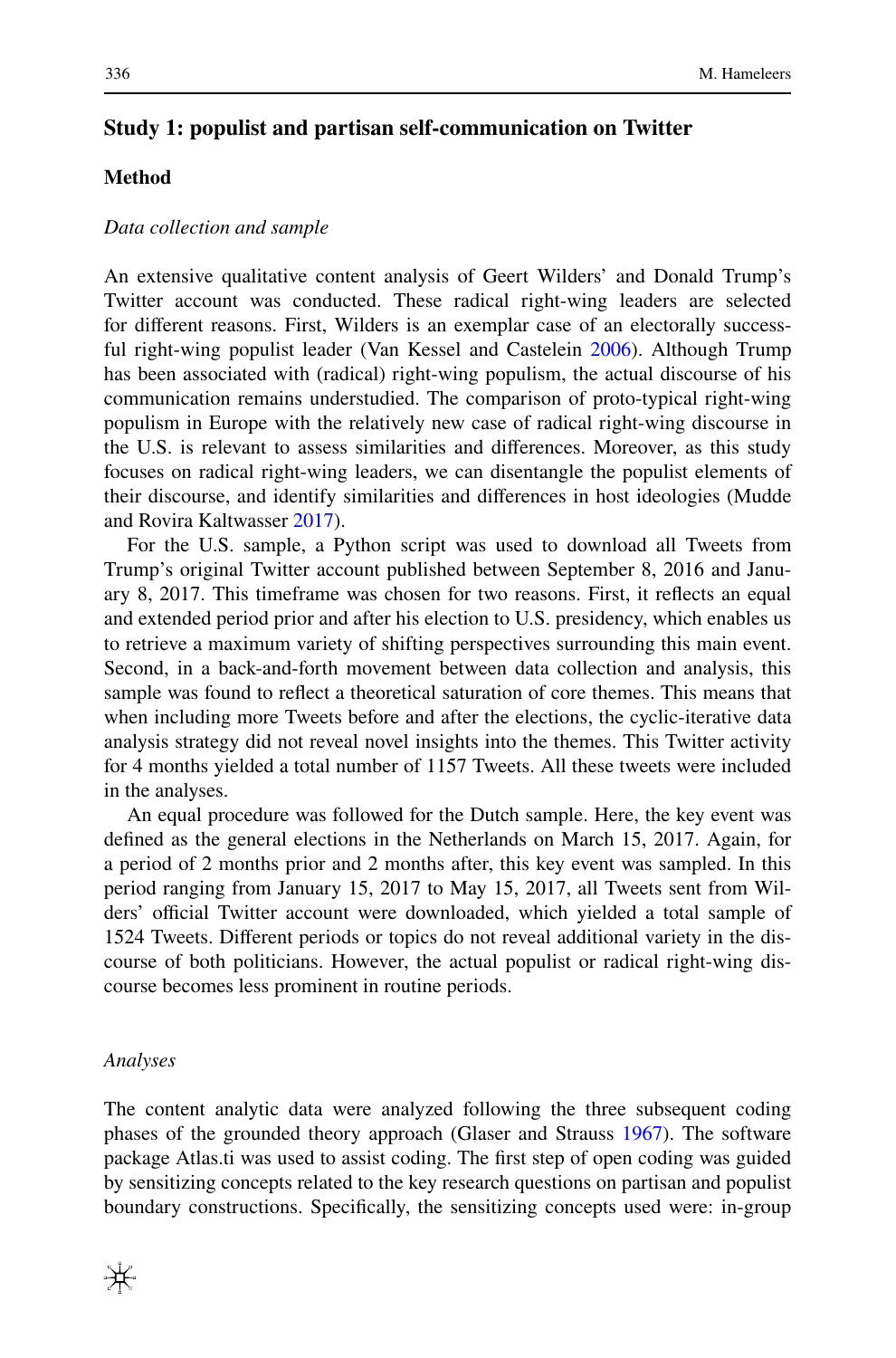

<span id="page-7-0"></span>**Fig. 1** Concept-indicator model of direct populist communication refected in Trump's (*N*=1157) and Wilders' Tweets (*N*=1524)

construction, out-group construction, out-group hostility, in-group favoritism, emotionalization, anti-elitism, exclusionism. These concepts all tapped into the construction of boundaries between "us" and "them." Axial coding was used to reduce the open-ended codes to a more structured overview of partisan and populist divides. For this coding step, a matrix of core themes, their relationships, and indicators was developed. During focused coding, the variation on the axes was reinterpreted into the communication strategies reported in the results (see Fig. [1](#page-7-0) for the concept-indicator model).

Peer debriefng was used to assess the reliability of the coding steps and the emerging themes. First, 10% of the Twitter and Facebook posts was independently coded by two researchers. Diferences were discussed, and found to be relatively minor. Specifcally, the diferences between coders did not result in diferent core themes. Second, all open, focused, and axial codes were discussed with a second researcher to establish that the coding steps were logically deducible from the raw data.

#### **Results**

*Appealing to a homogenous in‑group of the "true" people*

The first and most dominant communication strategy<sup>[1](#page-7-1)</sup> salient in the direct communication of both Wilders and Trump is the strong emotional appeal to a homogenous

<span id="page-7-1"></span><sup>&</sup>lt;sup>1</sup> The reference to "strategies" does not necessarily mean that all identified themes relate to intentional communication. Political actors may communicate their views for diferent reasons, and some messages may be more strategic than others.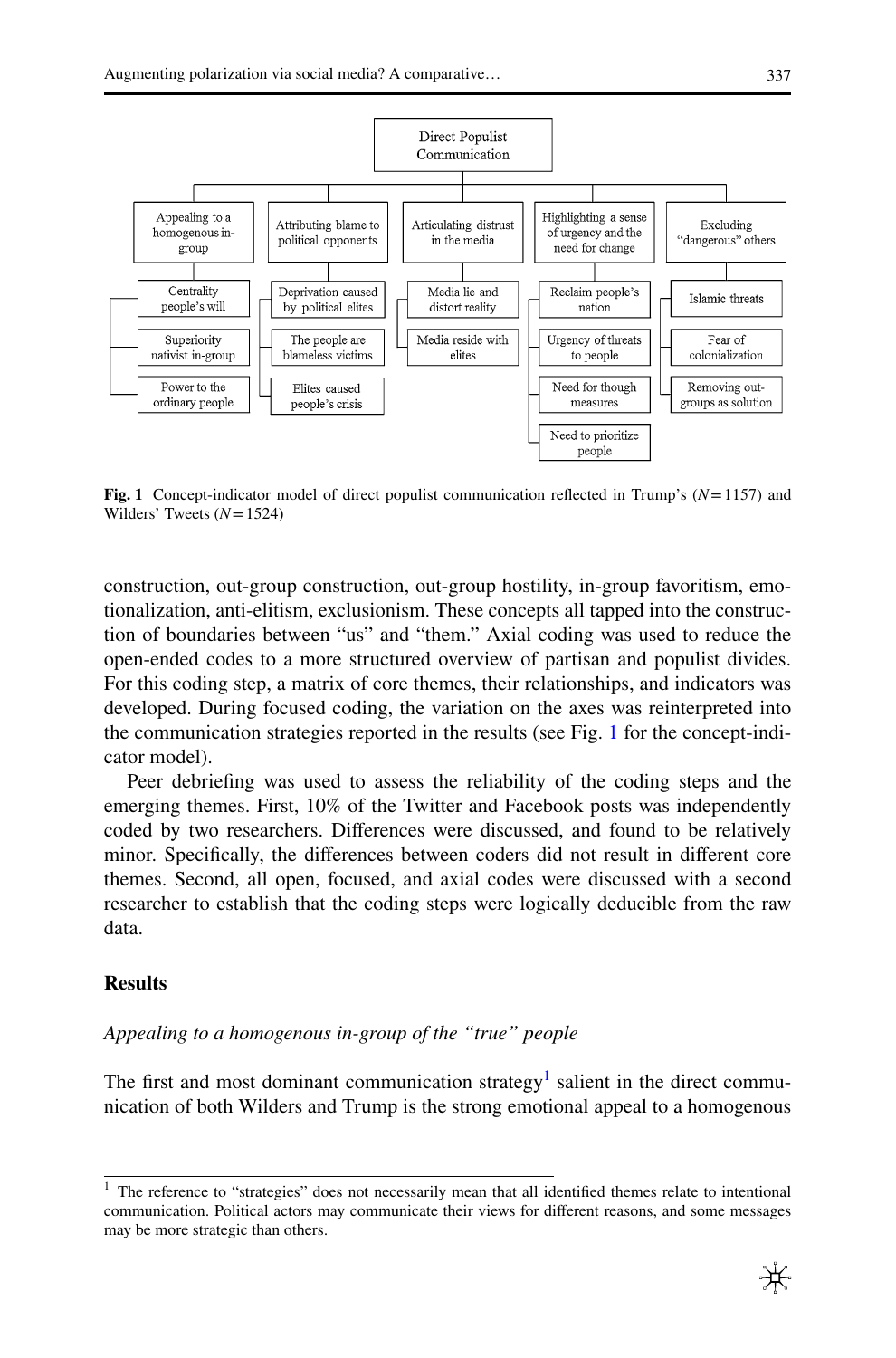in-group of the people (see Fig. [1](#page-7-0)). This in-group is constructed as an entity whose will should be the focal point of political decision-making, as illustrated by one of Trump's Tweets: "Every American will be treated equally, protected equally and honored equally." This also implies that the people as an in-group has one central will that can be represented by the politician: "I will be a president for ALL of our people." Similar in-group constructions were voiced by Wilders in the Netherlands: "Congratulations Britain, regaining national sovereignty! The Netherlands will follow in a few years. Power to the Dutch people."

Importantly, both politicians emphasized that "the people" should be in power and should decide on the future of their own country. As Trump described it: "This is a crossroads in the history of our civilization that will determine whether or not we the people reclaim control." In both the U.S. and the Netherlands, the politicians claimed to be part of the people's in-group, which is consolidated by the frequent use of "our country" or "we the people." These notions of in-group centrality also include a symbolic marker of identity, describing who is part of the homogenous in-group and who is or should be excluded. Such identity constructions can be illustrated by the following Tweet by Wilders: "Our money should no longer go to foreign people. It should be invested in our own people!." In a similar vein, Trump explicitly articulated a nativist perception of the people: "Nobody should be allowed to burn the American fag—if they do, there must be consequences—perhaps loss of citizenship or year in jail."

The most salient country-level diference in people centrality references concerns the components of the people's unity. In the U.S., the "American" people was defned in more general and national terms, whereas Wilders referred to a more specific group of citizens who are worse-off than other groups. Hence, the ordinary people as a threatened homogenous in-group on an economic and cultural level was more explicitly expressed in the Netherlands.

#### *Attributing blame to political opponents*

Both Trump and Wilders emphasized that the homogenous in-group of the people was threatened severely by the unresponsive elites. The construction of this divide entailed a specifc populist strategy of blaming the elites for causing the people's crisis. This can for example be illustrated by one of Wilders' Tweets: "Weak EUleaders are politically responsible for terror attacks as they deny Islam as a central cause and more." The national government was explicitly blamed for allowing one of the greatest national threats to root: "Muslim terrorists at our airport. All thanks to the open borders of the VVD [the governmental party]."

In the U.S., Trump frequently attributed blame to Obamacare for the deprivation of "true" American citizens: "We have to repeal and replace #Obamacare! Look at what is doing to our people." Next to this, he blamed his political opponents for posing severe threats to the people. Attribution blame to the political order for the problems experienced by the ordinary people forms a central component of the populist and partisan communication strategy used by both Trump and Wilders. By assigning blame to the political elites, these political leaders created a positive perception of a *blameless* homogenous people. By scapegoating political opponents, and by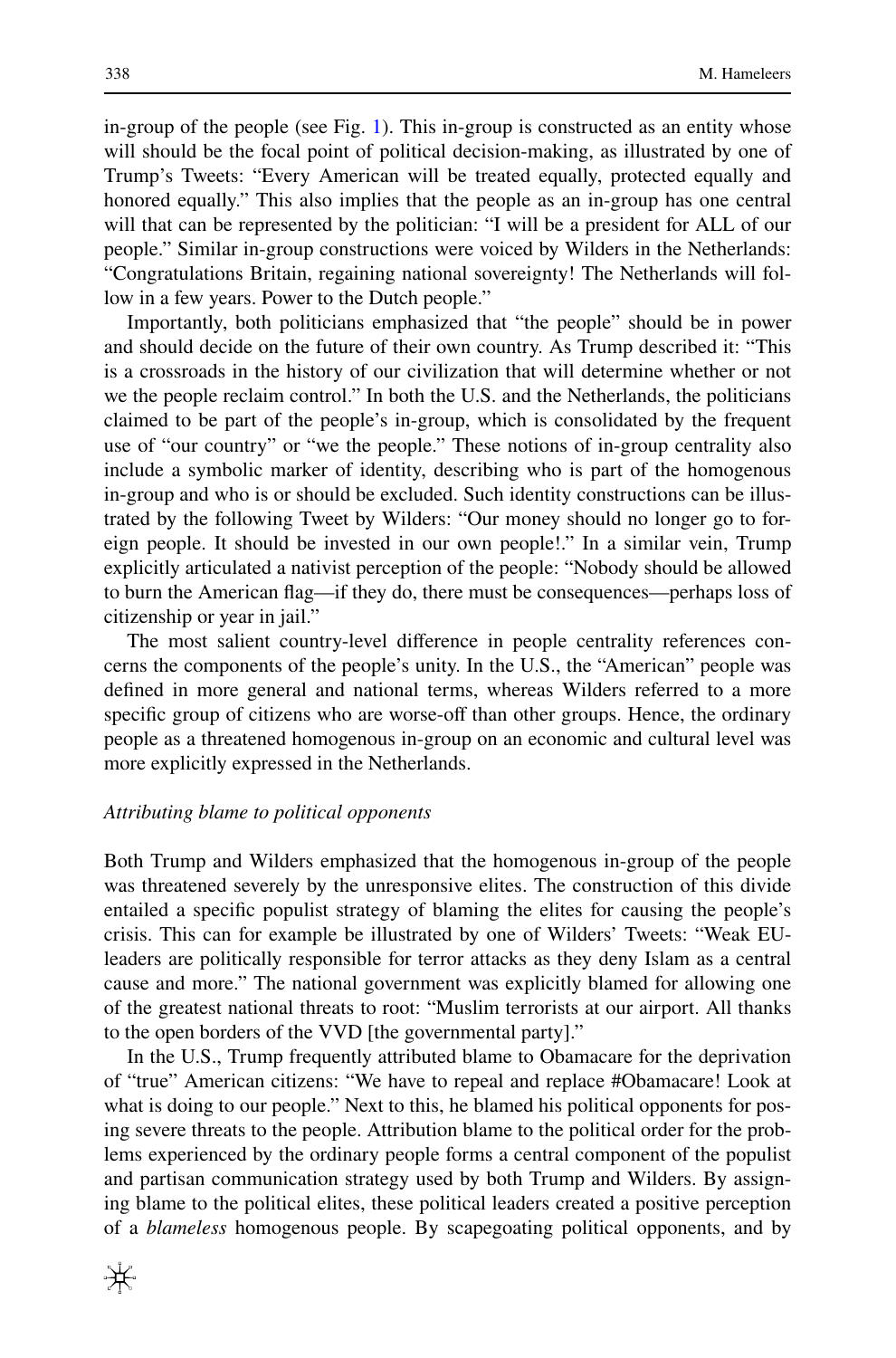distancing themselves from these enemies, they forwarded themselves as messiahs who empowered the people to reclaim the people's country.

In the U.S., afective polarization was constructed as a societal divide between "ignorant" and "lying" Democrats versus "honest" and "real" Republicans (and the other way around). In the Netherlands, Wilders shaped a societal divide by pointing to the distance of the hardworking, honest and pure people he represented versus the backward, lying and self-interested people that the elites represented. Corresponding with the diferent political settings of the U.S. and the multiparty setting of the Netherlands, Trump mainly attributed blame to the opposing party, whereas Wilders scapegoated "corrupt" elites in a more diversifed way. In that sense, Wilders' attributions of blame are more fexible and chameleonic, providing a pervasive frame to blame diferent actors at diferent levels of governance (i.e., the EU versus the national government).

As Trump became part of the establishment in the post-election period, we do see that attributing blame to the political elites and opposing partisans was more salient in the preelection than the post-election period. Trump adjusted his blame shifting strategy by attributing responsibility for *pas*t failures and by assigning blame to nonpolitical elites, most saliently the so-called "Fake News" media.

#### *Articulating distrust in the media*

The most salient institution blamed for spreading lies, corruption, and a distorted reality was the media. This was highly salient in the direct communication of Trump: "Very little pick-up by the dishonest media of incredible information provided by WikiLeaks. So dishonest! Rigged system!." Such anti-media perceptions strongly related to a constructed conspiracy, in which the media were blamed for residing with the other political candidate. Such anti-media constructions did not only shift blame to journalists for being dishonest or incorrect, they also articulated a populist divide between the "innocent" American voter and the "evil" and "corrupt" media who reside with the culpable political elites. Trump also used the perceived corruption of the mainstream media to justify his own self-communication via Twitter: "If the press would cover me accurately honorably, I would have far less reason to "tweet." Sadly, I don't know if that will ever happen!." In the U.S., Trump's anti-media discourse intensifed after Trump was elected.

In the Dutch context, the anti-media interpretations of Wilders mainly focused around the bias of the media, accused of spreading inaccurate information and favoring established political parties: "A lot of media try to damage me and the PVV. They hate us. Don't believe them." The most salient diference between both countries is the *justifcation* of politicians' direct communication (or the lack thereof). Trump explicitly connected the corruption of the media to the necessity of his own social media strategy, whereas Wilders' discourse lacked such justifcations. Moreover, Wilders still cited stories of some "trusted" mainstream media outlets that supported his issue position, whereas Trump was more likely to identify "the media" as a scapegoat for the rise of fake news.

The anti-media divides were also extrapolated to the existence of opposing camps in society: those people that follow the "lying" channels are regarded as ignorant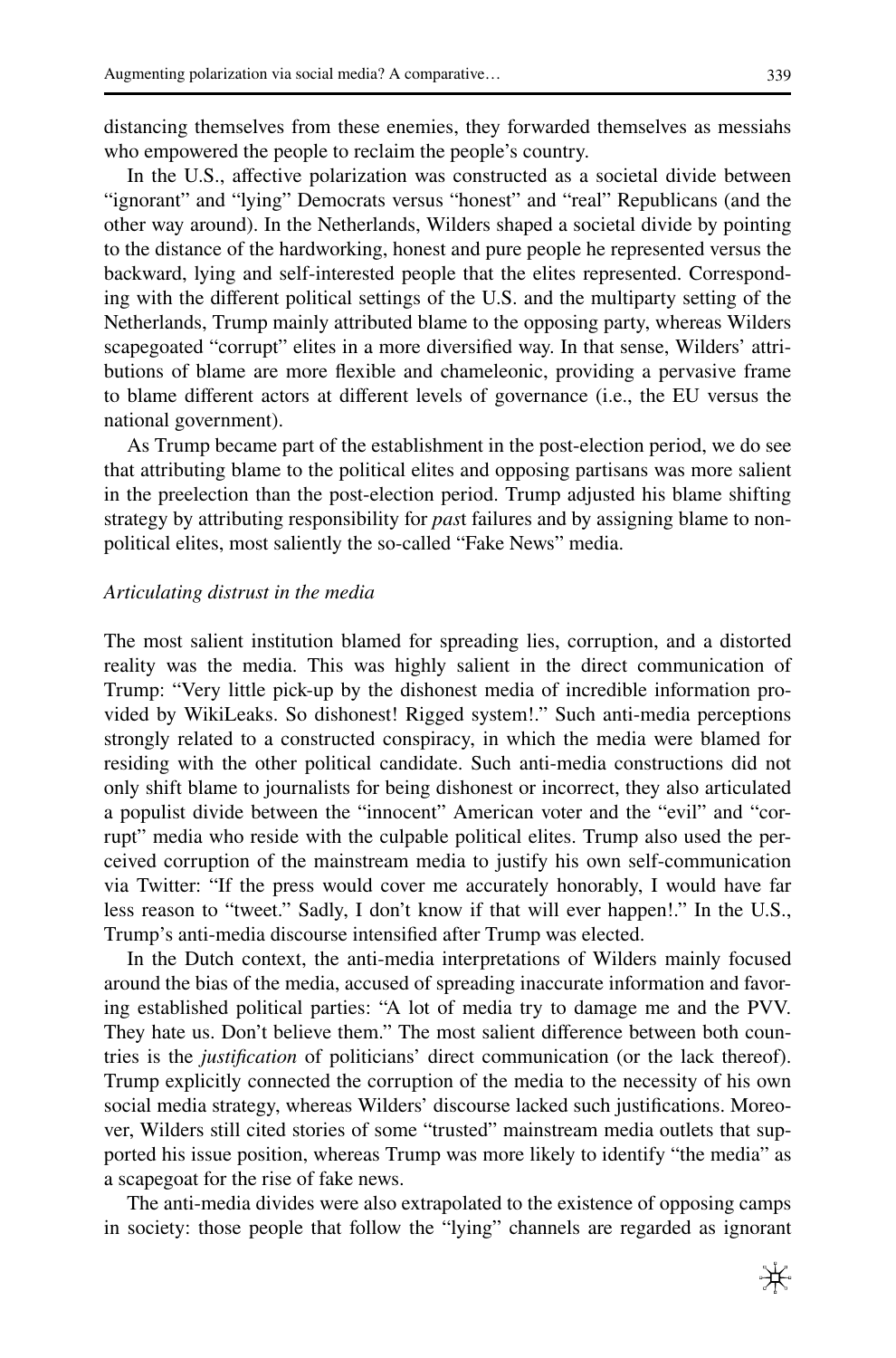and ill-informed, whereas those that take the effort to resort to alternative or supporting outlets are seen as possessing more accurate information. Hereby, the ingroup is seen as more intelligent and critical as the out-group of opposing partisans.

#### *Highlighting a sense of urgency and the need for change*

Trump emphasized that in order to solve the problems experienced by the people, change was needed *now*: "This world has serious problems. We need serious leaders now." This need for change highlights the urgency to reclaim a "home" for the people's in-group which is lost because of the elites' failed representation and the out-group threats posed by foreign elements: "Thank you Alabama! From now on, it's going to be #AmericaFirst. Our goal is to bring back that wonderful phrase."

In the Netherlands, Wilders used war rhetoric to emphasize the severity of Islamic threats, and to legitimize his hostile out-group sentiments: "Nice, Berlin, Stockholm, Cairo. Islam has declared war on us. And it's going to get much, much worse." Since the "war" rationale highlights a sense of crisis, extreme measures were needed: "Our population is being replaced. We urgently need tough measures. We have to close our borders now! No more!"

#### *Excluding "dangerous" others*

Societal out-groups were seen as a cause for the people's malaise. The right-wing populist strategy of excluding certain elements of the population from the in-group was most saliently expressed in Wilders' direct communication. People who identify with Islamic beliefs were seen as the greatest threat to the nativist in-group: "In a few decades the Dutch will become a minority in their own country. The total Islamization is only a matter of time." The theme of colonialization ties in with sentiments of urgency and threat: "We are being colonized. Our population is being replaced by people with norms and values that are not ours." As illustrated by this quote, the distinction between "us" and "them" is cultural-symbolically marked by referring to the distinction between national and foreign norms and values. Wilders foregrounded the exclusion of societal out-groups as the only solution: "These Imams should pack their bags and go to another Islamic country."

In the U.S., Trump blamed Clinton for allowing the threat posed by ISIS to develop itself further: "ISIS has infltrated countries all over Europe by posing as refugees, and @HillaryClinton will allow it to happen." Trump argued that to fght ISIS, strong measures were needed. Hillary Clinton was seen as being incapable to do so: "Hillary is too weak to lead on border security—no solutions, no ideas, no credibility."

In terms of country-level diferences, Trump's exclusion mainly revolved around protecting the nation from the outside, whereas Wilders' construction of the outside focused more on the exclusion of foreign elements that were already among the ingroup of the native people, for example immigrants from Eastern European or asylum seekers that already lived among the Dutch people. This connects to Trump's references to the comparison of the future situation of the U.S. to the developments already taking place in Europe.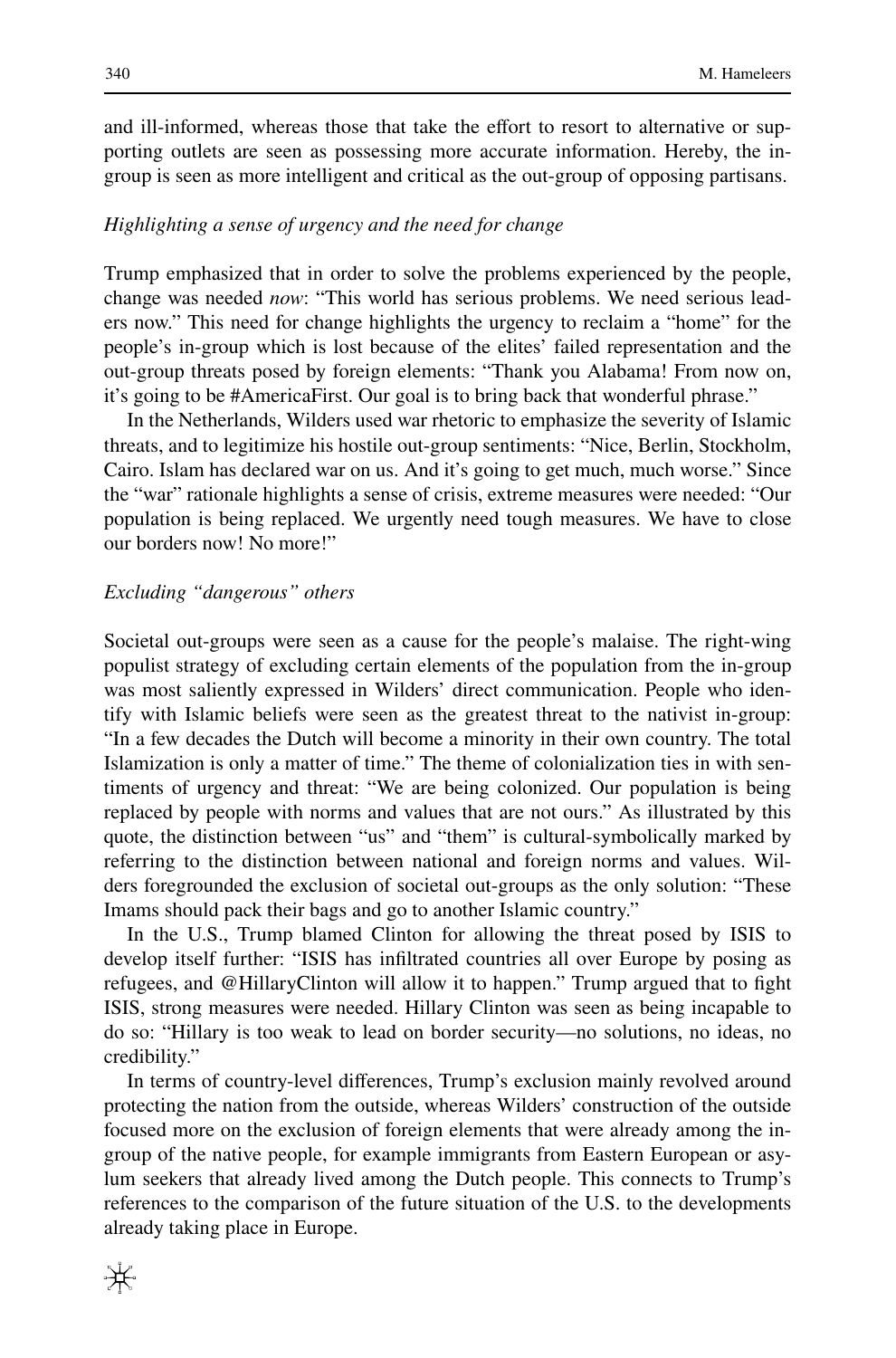#### **Study 2: the audience's populist discourse expressed on Facebook**

To understand how the populist communication of Trump and Wilders resonate with the perceptions of the electorate, the second study explores the populist perceptions of the "ordinary" people addressed by populist actors. Do they engage in a similar populist discourse, or do they challenge populist actors?

#### **Method**

#### *Data collection and sample*

An extensive qualitative content analysis of Facebook communities in the U.S. and the Netherlands was conducted. In both countries, the sample frame covered exactly the same period as Study 1. In the U.S., three Facebook communities were selected: one that provided a forum for Republican citizens to share their political perceptions, one similar community on conservative distrust and patriotism, and one with a less-clear partisan bias. To ensure the confdentiality and the privacy of individual contributors, the names of the sampled community pages are not provided here.

The same procedure was applied to the Dutch case. Again, we sampled three community pages. For each community, ten posts were selected (three at the start period of the sample frame, four in the middle, and three at the end). This number was chosen to refect maximum variation in terms of the period and topics discussed. For each post, if available, the frst ten replies were selected. To assess saturation, additional posts at all periods were compared with the established themes. The total three-level sample in the U.S. contained 3 communities, 32 posts, and 334 replies  $(N=369)$ . In the Netherlands, the sample contained 3 communities, 31 posts, and 254 replies  $(N=288)$ .

Theoretical saturation was assessed in a cyclic-iterative process of data collection, analyses, and reanalyses (Glaser and Strauss [1967](#page-20-19)). Specifcally, for all three communities in both countries, we continued to search for like-minded alternative pages. A reanalysis of the additional community pages revealed that the themes by and large confrmed the ones established in the three communities reported in this paper. The diferences in themes across communities were discussed with other researchers until agreement was achieved. This means that the themes presented in the results section were established after constant comparison with new data from similar community pages.

#### *Analyses*

Similar to the frst study, the contents of analytic data in both countries were analyzed following the three subsequent coding phases of the grounded theory approach (Glaser and Strauss [1967](#page-20-19)). The concept-indicator model is presented in Fig. [2](#page-12-0).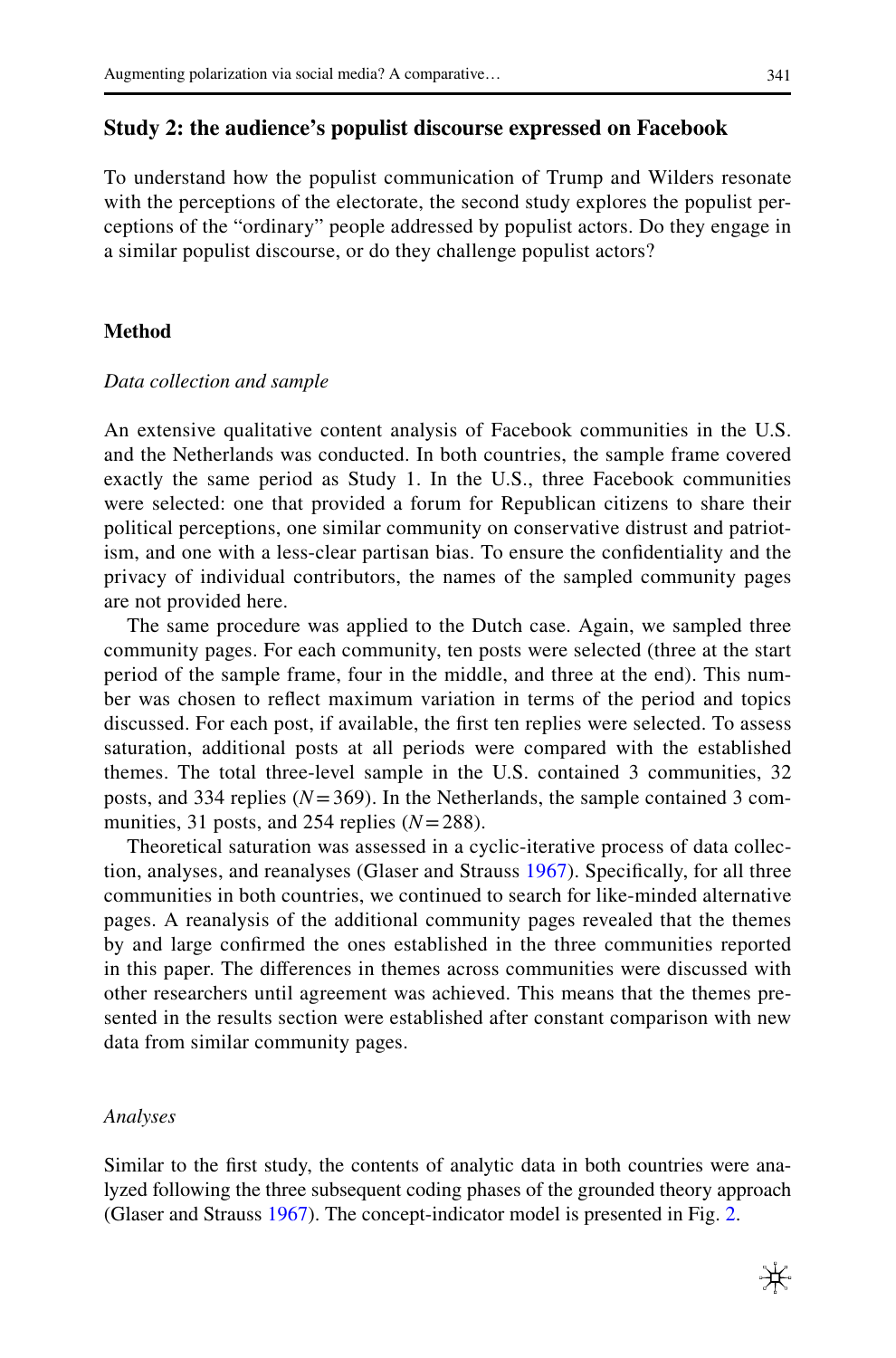

Fig. 2 Concept-indicator model of citizens' populist self-communications on Facebook in the U.S. ( $N=369$ ) and the Netherlands ( $N=288$ ) **Fig. 2** Concept-indicator model of citizens' populist self-communications on Facebook in the U.S. (*N*=369) and the Netherlands (*N*=288)

<span id="page-12-0"></span>米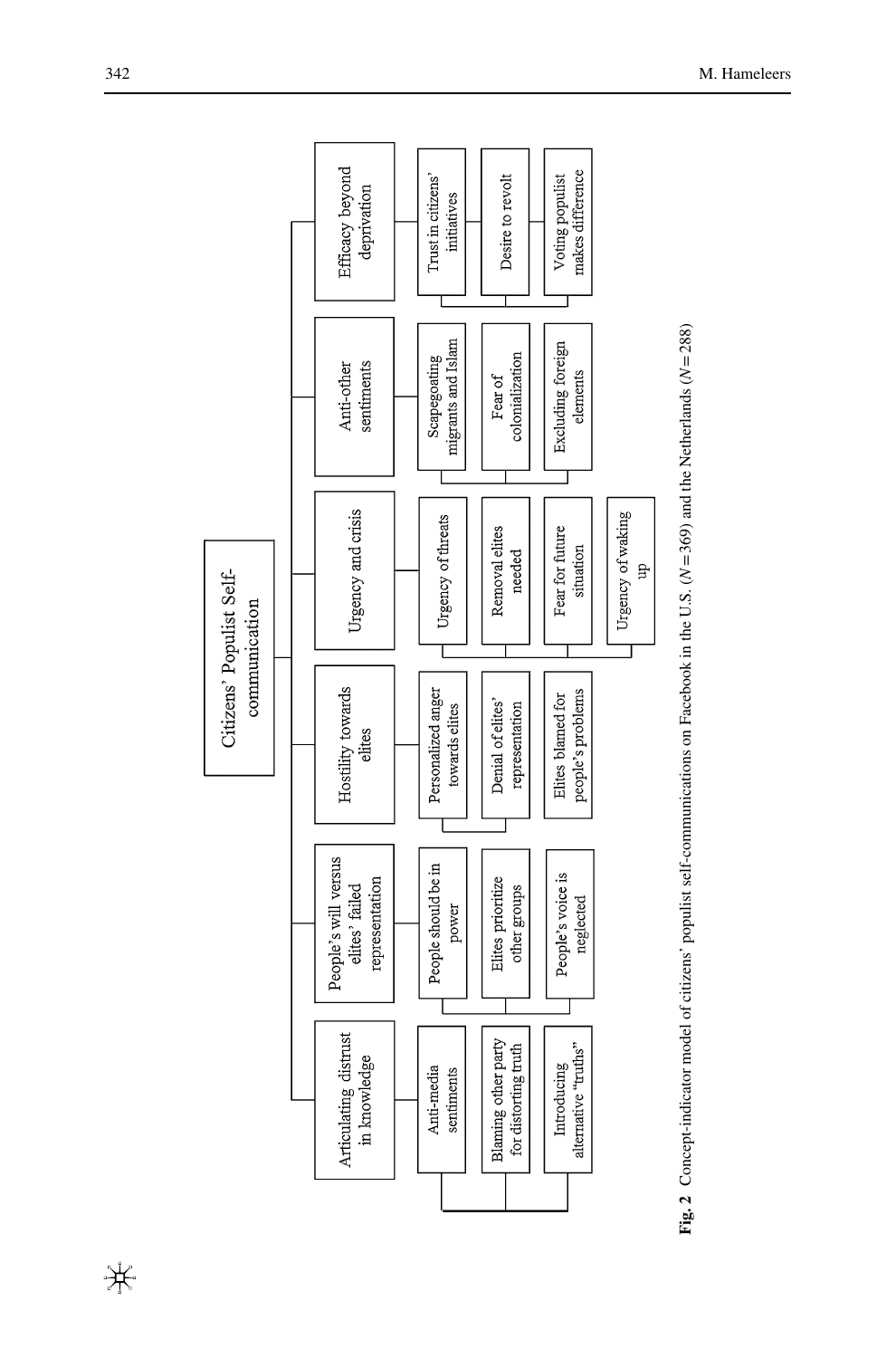#### **Results**

*Interpretation frame 1: articulating distrust in established knowledge and introducing alternative truths*

In the U.S., people articulated a clear sense of distrust in knowledge disseminated by established institutions. Partisan divides were mostly expressed by introducing alternative facts on the opposed party and its origins: "The Democrat party is still the party of discrimination. The Democrat party started and populated the Ku Klux Klan, murderers of blacks." The Democrats were accused of denial and a *deliberate* distortion of historical facts: "The democrats have deliberately taken out major milestones of history from our education system. They don't want people to know what they really stand for." This presentation of an alternative truth also entailed the treatment recommendation that people should get their information from nonestablished alternative sources, as one community member in the U.S. argued: "Suggested reading: "Black Yellowdogs: The Most Dangerous Citizen Is Not Armed, But Uninformed" by Ben Kinchlow. Also read: The "Anti-Federalist papers" and the "Federalist papers. Caution!—Truth and facts can be frightening."

In the Netherlands, distrust mostly revolved around the perception of false representation of ordinary people's chances and power. Such misrepresentations of reality were frequently attributed to the mainstream media: "The media write that jobless people should take anything they can get. But how can you take anything if you are not even invited for an interview? Dutch people do not stand a chance." The media were accused of lying, and the "real" truth was only known by the ordinary people: "It's all lies in these newspapers. Our story is correct!." Other citizens not belonging to this in-group were accused of basing their decisions on lies and falsehoods.

This interpretation frame connects to afective polarization shaped by the audience. Society was divided in diferent camps, and people emotionally distinguished the hard-working and accurate in-group from a camp of profting and lying others. The truth and truth-seeking were, however, referred to in diferent terms in the U.S. and the Netherlands. In the U.S., misinformation had a stronger partisan component, whereas the discourse around the truth in the Netherlands mainly revolved around the purity and honesty of the ordinary people versus the distorted reality spread by the media and other elitist actors.

### *Interpretation frame 2: the centrality of the people's will and the elites' failed representation*

Public opinion surrounding the elections in the U.S. and the Netherlands clearly refected sentiments of the failed representation of the ordinary people's will. In the U.S., citizens emphasized that the people *should* be able to decide on the candidate who best represents their needs: "It's time for the Republican establishment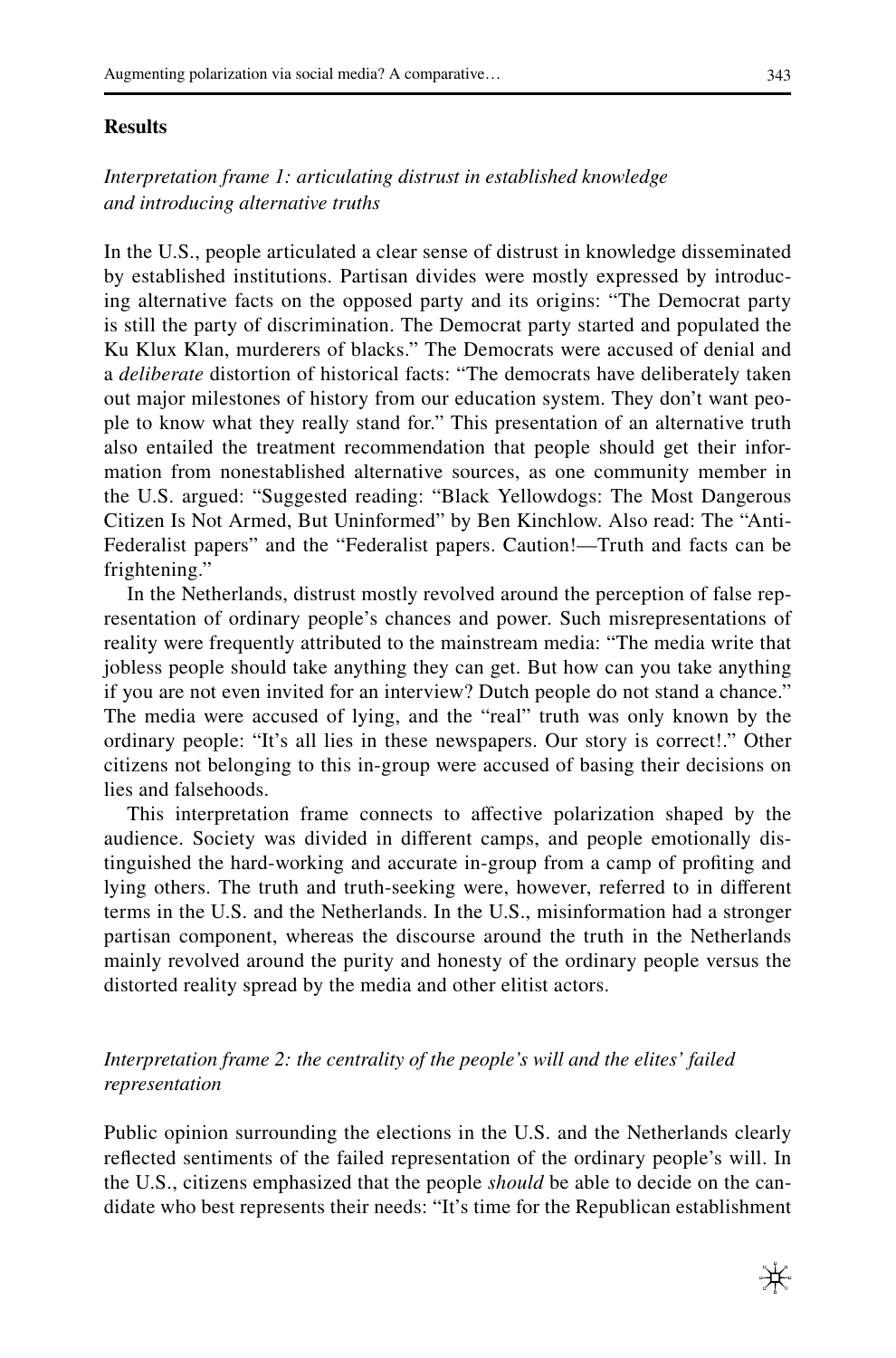to get behind the candidate the people want. The Republican Party is the "We the People" party and the people are behind Donald Trump." The people's will was, however, perceived as being neglected by politicians, which resonated with severe perceptions of distrust: "These are the people Obama ignores. Barack Obama does not care about ordinary people! He only cares about terrorists and illegals!" As illustrated in this quote, the perceived failure of the elites to represent the people's will resonated with the belief that the elites are self-interested and only respond to the needs of out-groups that do not belong to the people.

Similar perceptions of the people's failed representation were voiced in the Netherlands. Here, the people felt let down by the elites, who were accused of not representing the people's will and needs: "The people did not want to, but they just pushed through. Out of the European Union. Now!." Populist discourse was constructed by framing "the people" as a homogenous entity of hardworking citizens, whose efforts were not translated into well-deserved fruits of labor: "These disgusting traitors have all luxury, while we, the hardworking citizens that paid for it, do not have anything to eat and get kicked out of our homes." In the Netherlands, the source of the people's injustice and deprivation revolved around a perceived discrepancy in access to resources between the elites in their "ivory tower" and the deprived people on the streets. This sense of deprivation was less salient in the U.S. Here, the representation of the American people *in general* was at stake. This diference may be due to the nicheness of populist voters in the Netherlands compared to larger and more diverse group of Republican voters in the U.S.

#### *Interpretation frame 3: emphasizing hostility toward elites*

Related to the elites' failed representation, the electorate constructed the elites as the people's enemy in *hostile* ways. In the U.S., hostile language was highly personalized, and mostly targeted at the former president Obama and his "failing" policies. Citizens for example described Obama as "traitor" "scumbag" "liar" "communist" "anti-Christ" "racist" or "Anti-American." Some citizens actively denied him as part of the American people: "He is here illegally and therefore does not even come close to a president of this great nation. He is a traitor." He was frequently accused of not protecting the safety of native Americans by residing with extremists: "Obama is more concerned with providing for illegals and Muslim extremists than he is for keeping America safe."

Anti-elitist discourse in the Netherlands was less personalized, but equally hostile in tone: "These bunch of corrupt pigs who cannot fll their pockets enough and steal money from every country. The EU needs to go." In the Dutch case, the electorate frequently lumped the elites together as a homogenous out-group of corrupt entities: "The cabinet is trying hard to help our country by destroying it with austerity measures." Blame-shifting was central in people's anti-elitist discourse. Specifcally, the elites were accused of the problems experienced by the vulnerable native people: "Elderly people and chronically ill who are not able to work can be gassed if it's up to this government. Pay taxes and die. This mess is created by our government." The salient blame-shifting rationale entailed that elites in government were deemed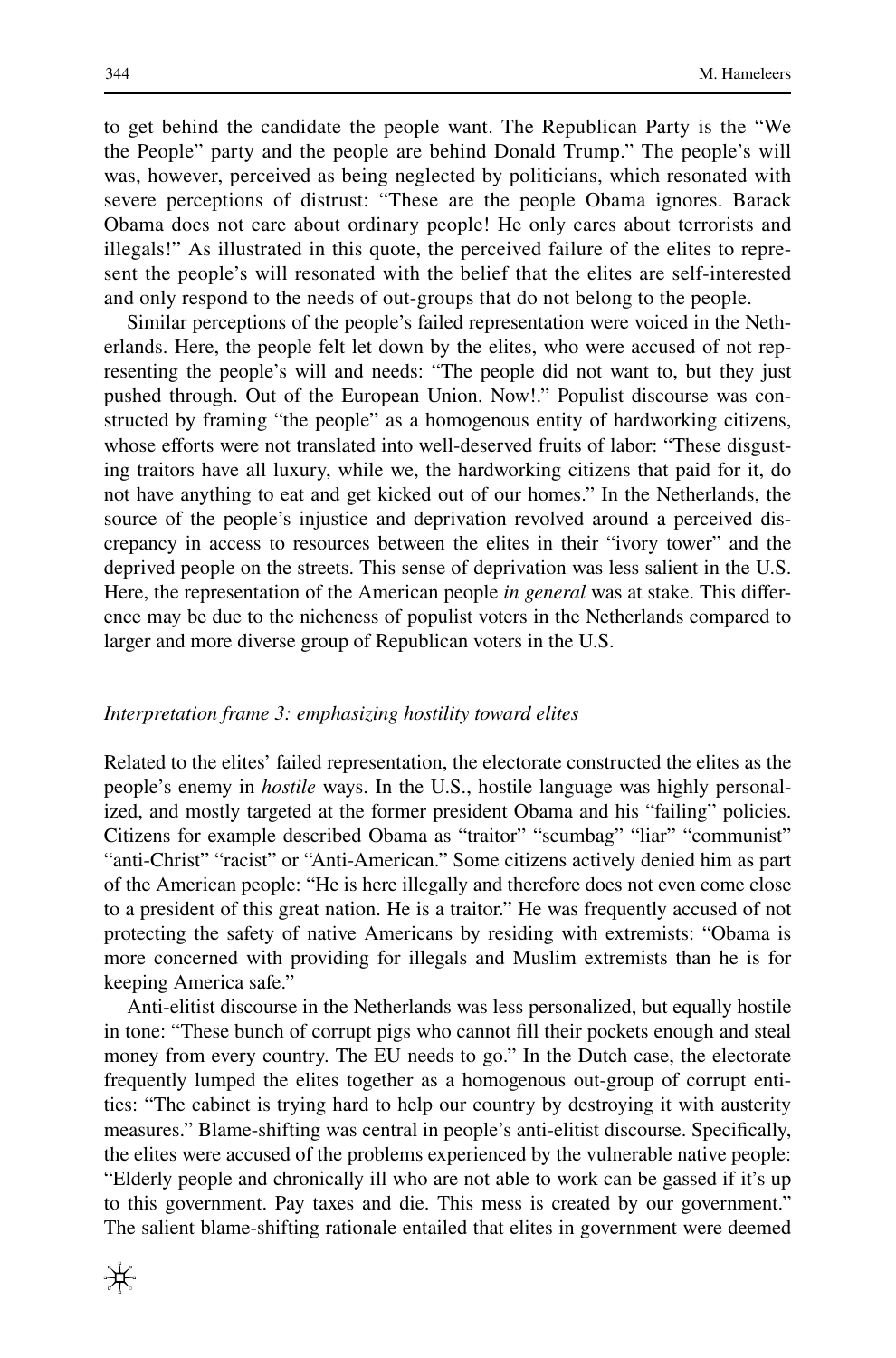responsible for abandoning weaker groups in society to their fate by prioritizing their own interests.

#### *Interpretation frame 4: highlighting urgency in the midst of an extreme crisis*

The electorate's hostility toward the culpable elites was rooted in sentiments of a severe crisis that needed to be dealt with urgently. In the U.S., this crisis was cultivated by symbolically describing the country's situation as "disastrous" or "hell" or "alarming." In addition, the U.S. electorate articulated a strong sense of fear for the future situation of the country, stressing the urgency to avert the threat caused by the failing (previous) government: "This country will end in Hell under this Administration! Remove him at all cost. Wake up America."

The Dutch electorate also articulated a strong sense of an urgent crisis threatening the nation. Because of the severe threat posed by the elites' self-interests, Dutch citizens believed their country has been polluted severely: "Our country has been ruined completely and they are not doing anything to resolve it." *Because* of the supposed continuing infux of foreign elements, people believed that their in-group will eventually be alienated and dominated by the threatening other.

#### *Interpretation frame 5: venting anti‑other sentiments*

Blame for the threatening crisis was not only shifted to the elites, societal out-groups were also scapegoated. In the U.S., this right-wing interpretation mainly revolved around excluding Muslims in very hostile ways. People justifed the exclusion on the perceived threat Islam poses on safety: "Islam is a cancer, an ideology of evil run by animals, not a religion, that must to be eradicated before it spreads and kills the body, Their "God" is Satan." Some citizens referred to ISIS as a group of dangerous Muslims: "It is time for this nation to put a stop to ISIS. This includes destroying the training camps in our country and throughout the world." Other citizens negatively stereotyped *all* Muslims as an evil out-group: "Unfortunately, 7 years later, the liberals forgot about this horrible day. They elected a Muslim, who has set about destroying our once wonderful country."

Exclusionist sentiments in the Netherlands reached beyond articulating hostility toward the Islam. Just like the elites were frequently lumped together as one enemy, the boundary between "us" and "them" was constructed by excluding *all* foreign elements from the native in-group: "Go back to your own country. Lick the assess of the assholes that destroy our country." Beyond constructing dangerous others as a threat to the safety and prosperity of the people, the Dutch electorate expressed xenophobic sentiments: non-native people were dehumanized and perceived as a pollution to the nation's purity: "Their houses will need to be disinfected, but we will do this with pleasure."

#### *Interpretation frame 6: efficacy beyond deprivation*

Although both the U.S. and Dutch electorates articulated a strong sense of crisis and urgency, they did not always envisioned their people as a powerless in-group.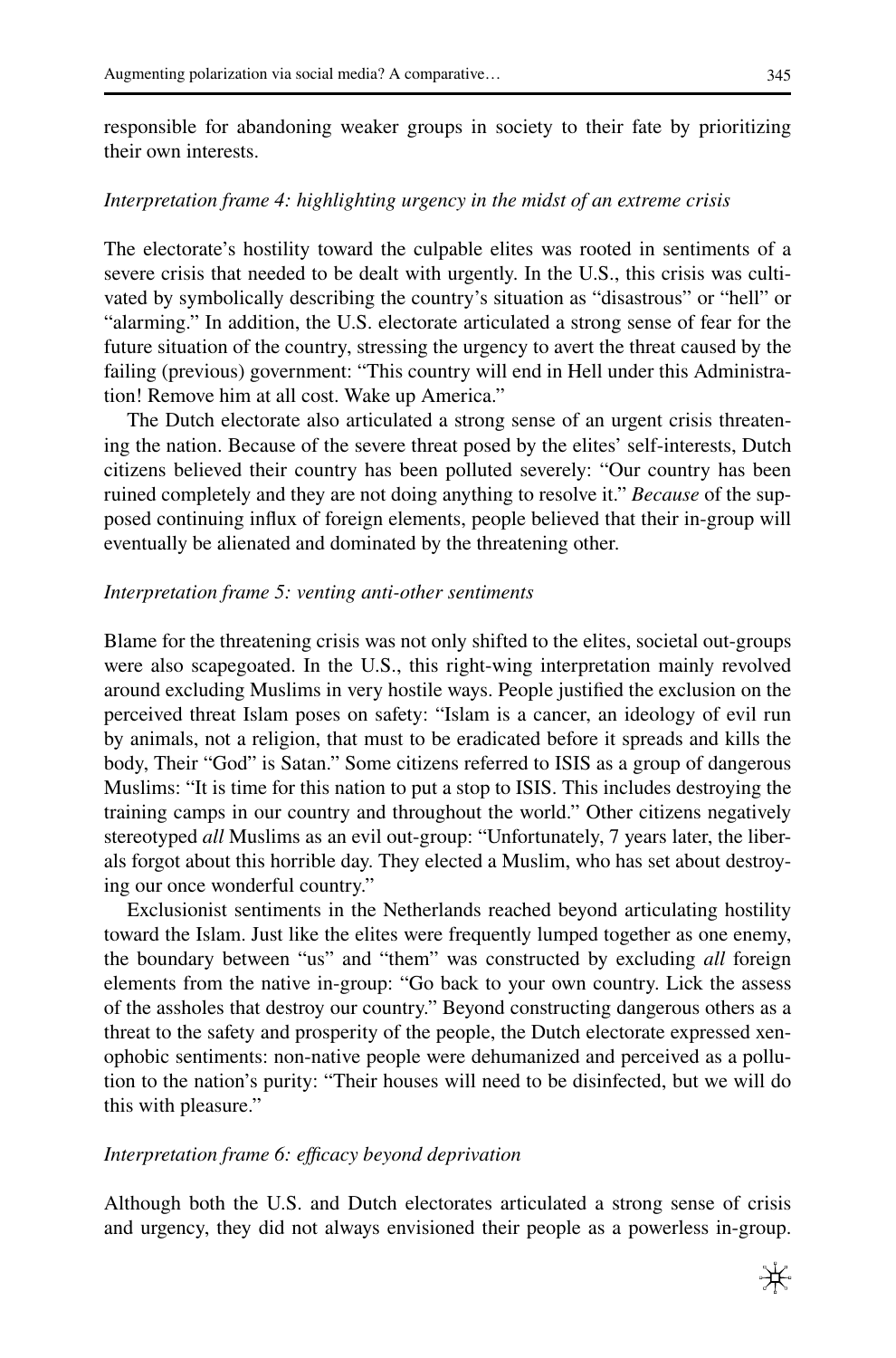Indeed, let down by the failing elites and the dangers posed by "evil" societal outgroups, the U.S. citizens felt confdent that they were able to protect themselves when needed: "Damn right I'm going to buy as many guns as I can afford to protect me and mine to hell with the government." Moreover, uniting the people in (online) platforms was seen as a way to stop the corrupt government: "No we just need the right people to organize a united American People! Please help build the platform for our conservative Americans to wield their true power against the corrupt dictatorship."

In the Netherlands, the electorate expressed a desire to *revolt* against the corrupt elites. People did thus not see themselves as powerless victims, but as empowered citizens who could protest to make their silences voices heard: "I assume that, for once, we will rise up for everything that is wrong in this country? I am in!." The targeted protests were frequently very detailed, including calls for protest with a specifc aim, location, and time: "Then and there. I will be in The Hague then. Just like the old days, the activist strikes again. This time, I fght for safety on our streets, against poverty, and against failures in health care." Beyond participating in protest, voting against the government and the European Union was seen as a way to make a change for the good: "We should not vote for pro-European parties. Next time, we should make the right decisions and send them back home." Here, we can identify a crucial divergence between the discourse communicated by Wilders and Trump and their electorates: the politicians referred to the people as victimized and powerless, whereas the people actually perceived they had the agency to change the corrupt structure by forming a unity. In the U.S., the people's solutions were individualistic, whereas Dutch public opinion points to a stronger sense of homogeneity of the ordinary people, who can form a unity to protest *together* to avert the threat they are facing.

Although populist and radical right-wing issue positions were shared, accepted, and reinforced in most comments, some people resisted the dominant populist frame in their responses to posts. Here, it may be useful to provide an indicator of the relative pro-attitudinal versus counter-attitudinal engagement. Specifcally, only 9.9% of all content was challenged. In that sense, it can be concluded that the online communities are relatively one-sided, and mostly offer a space for likeminded citizens to communicate their populist discourse.

#### **Discussion**

₩

The 2016 U.S. elections sparked a ferce debate all over the globe. The election of Trump as the 45th president of the U.S. has for example been interpreted in the light of the surge of populism (e.g., Judis [2016](#page-20-1)). However, the U.S. elections should not be interpreted as a unique political phenomenon, as it resonates with wider political and societal mechanisms of afective polarization, political cynicism, populism, and right-wing exclusionism. Specifcally, the construction of the central societal divide between the "good" people and the "evil" elites in Trump's discourse resonates with the populist discourse that has been infuential in Europe for multiple decades (e.g., Mudde [2004](#page-20-20); Rooduijn et al. [2014\)](#page-20-2). Yet, a comparative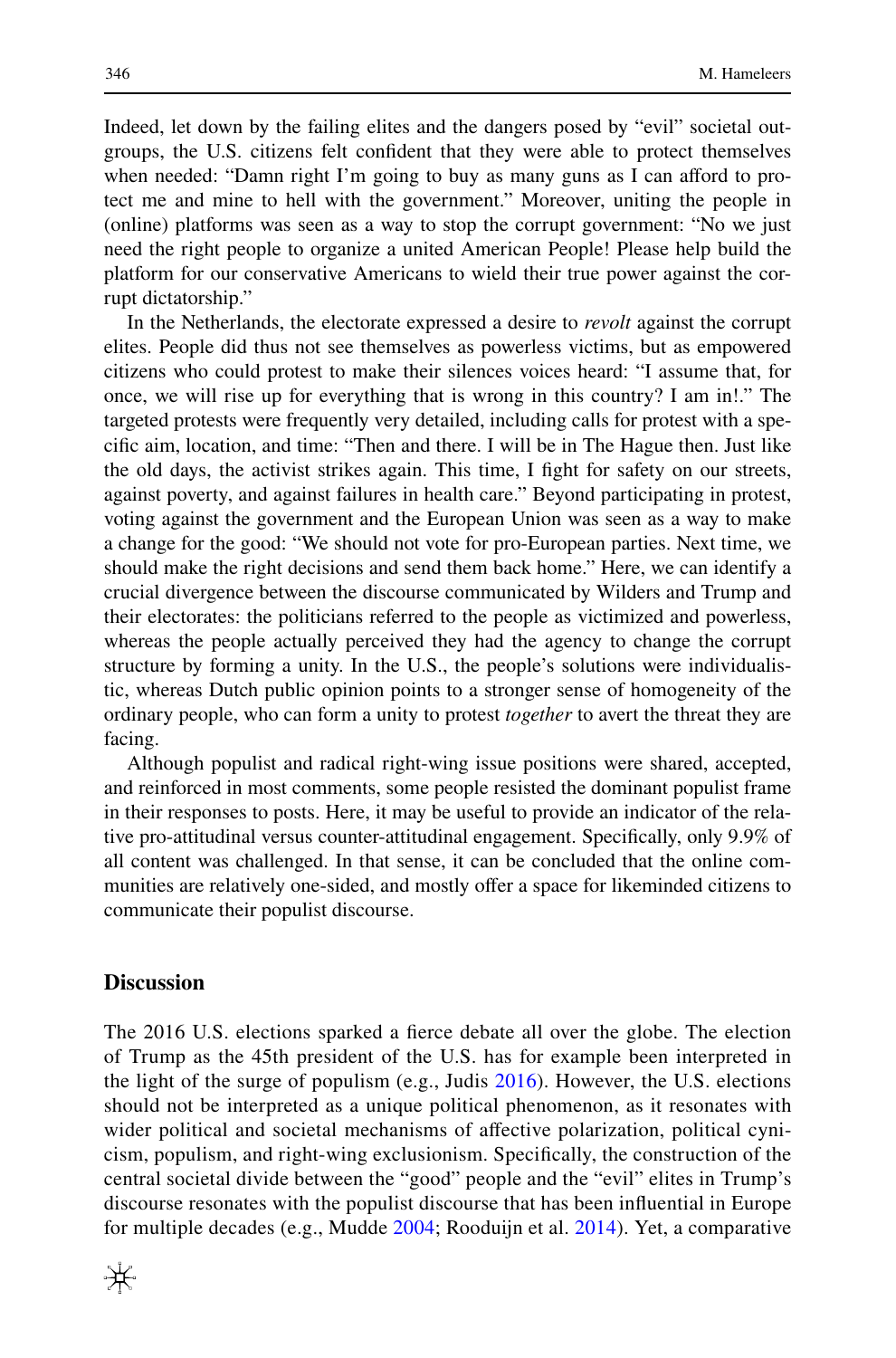and qualitative analysis of such discourse in Europe and the U.S. is lacking, whereas we would expect that difering electoral systems can result in diferent populist expressions. Against this backdrop, this paper aimed to provide an indepth understanding of how partisan and populist divides were shaped at election times in the U.S. and the Netherlands, both refected in the self-communication of politicians and the interpretations of the electorate.

Responding to a growing body of research claiming that politicians' self-communication via their own social media channels has become increasingly more influential (e.g., Engesser et al.  $2017a$ , [b](#page-20-4)), this study indicates that both politicians constructed populist discourse by emphasizing the Manichean opposition between the "good" people versus the "corrupt" elites. In the light of the premises of social identity theory, "the people" as an in-group thus corresponded to diferent conceptions of the self, depending on the social context of the boundary con-struction (Tajfel [1978;](#page-20-13) Tajfel and Turner [1986\)](#page-20-14). This links up to the "flexibility" of populist discourse and the multifaceted nature of the people concept in diferent constructions of populism (e.g., Mazzoleni et al. [2003\)](#page-20-21). Important diferences between the discourse of both politician's relate to their conceptions of "the people." In the Netherlands, Wilders addressed a "silenced majority" of hardworking citizens that were relatively deprived. In the U.S., Trump referred to a more general conception of the American people. This can be connected to diferences between the Dutch and U.S. political sphere. Trump appeals to a more diversifed electorate, whereas Wilders addresses a more specifc audience of populist voters in a multiparty system. These contextual diferences also relate to the conception of the elitist other scapegoated in populist discourse. As also demonstrated by van Kessel and Castelein ([2006](#page-20-6)), Wilders assigns blame to diferent elites under diferent circumstances (the banks, the EU, the prime minister). Trump, however, became part of the establishment in the post-election period and had to adjust his blame-shifting strategy accordingly by assigning blame to the other party, the "Fake News Media," and the failures of the previous government.

In the next step, this paper explored the construction of partisan and populist discourse among the electorate. Extending literature that has argued that U.S. society is highly divided along partisan lines (e.g., Iyengar et al. [2012](#page-20-11)), we found that citizens who expressed themselves on conservative Facebook communities also expressed hostile *populist* sentiments, mainly targeted at the elites and Islam. Next to this, U.S. citizens expressed positive sentiments toward fellow partisans and hostile sentiments toward partisans of the other party. Congruent with extant literature on afective polarization, the U.S. electorate symbolically marked the boundary between their preferred in-group and the disliked out-group by attributing negative qualities to the Democrats. Yet, afective polarization works diferently in the Dutch multiparty system. Here, the divides are not constructed along partisan lines, but rather as experienced (des)identifcation with the deprived, unrepresented voters. Specifcally, the group of voters that feels part of the native and hard-working ordinary people marks an emotional boundary between their in-group and parts of the electorate that allegedly accept the corruption of the elites, or profts from national resources without giving anything in return. The other pole of the electorate experiences a similar emotional distance to populist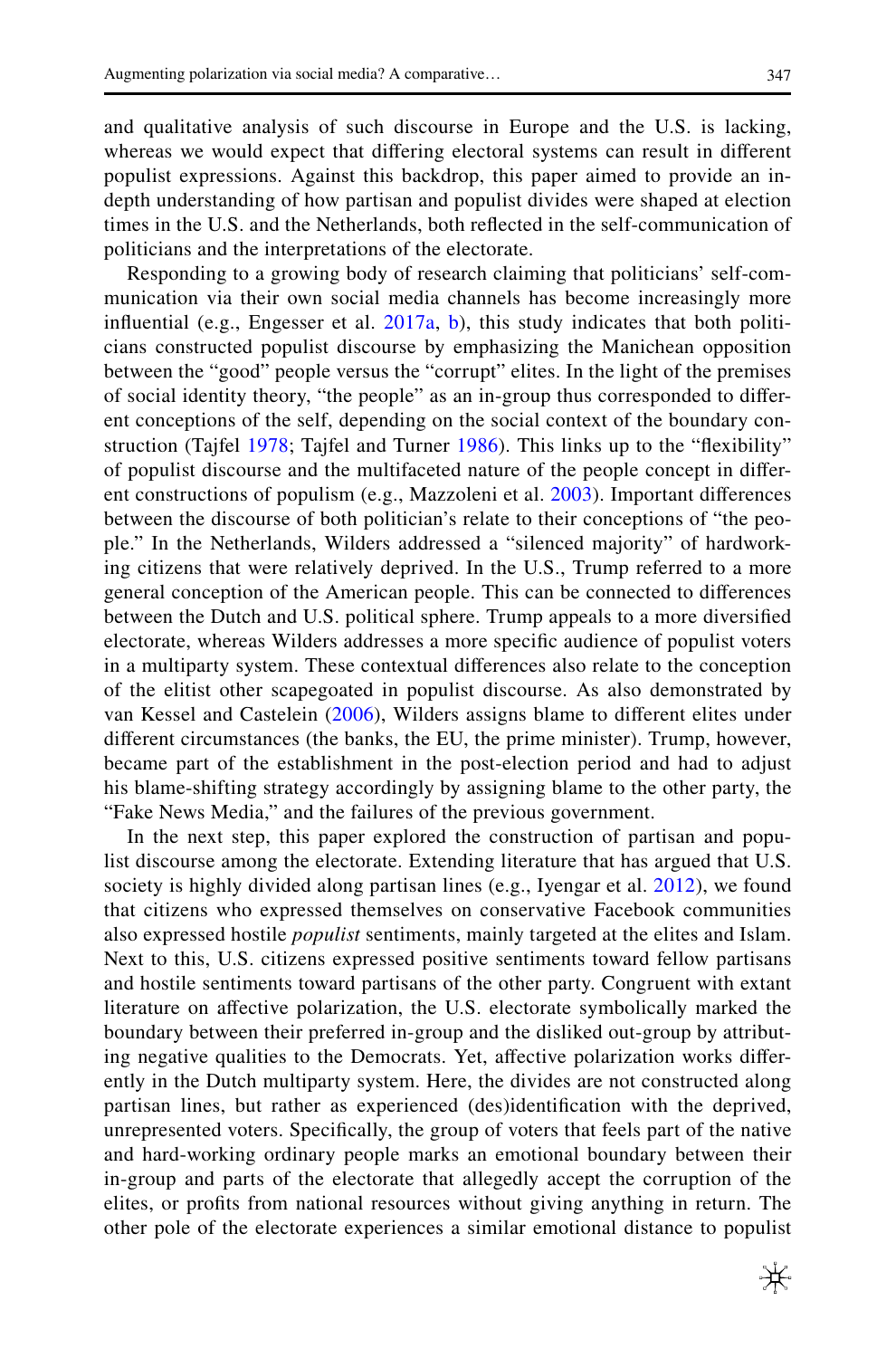voters. They are seen as misinformed, ignorant, and accused of the unjustifed exclusion of parts of the population.

These fndings indicate that the online context provided a stage for the construction of populist and partisan discourse at election times. By co-constructing membership to an imagined community of the blameless people with likeminded citizens on Facebook, citizens were enabled to constantly compare and reassure their positive self-concept to threatening others excluded from the in-group (Tajfel and Turner [1986](#page-20-14)). The technological afordances of asynchronous communication, pervasive community formation, and perceived anonymity provided a context for online disin-hibition (e.g., Suler [2004](#page-20-18)). On social media, people are empowered to share uncivil sentiments and can experience belonging to a community of "ordinary citizens" that they may not know personally. Independent of space and time, the in-group of the ordinary people central to populism comes into being as a real community with reallife political consequences. Moreover, the online context fueled a sense of empowerment among citizens, who felt that they had the agency to change the power structures that opposed their will.

An important theoretical contribution of this study concerns the identifcation of political parallelisms between politicians' self-communication and citizens' online discourse—which provides a better understanding of the infuence of social media on the electorate. The strong resonance of populist politicians' self-communication with sentiments felt among their electorates may be an important factor explaining the success and popularity of populist movements throughout the globe. Traditional media frequently share the online communication of Trump and Wilders, meaning that these politicians exert control over their messages while still being covered by the elites they oppose. In contrast to the existing research on online populism, which mainly focused on either the supply-side or demand-side (e.g., Engesser et al. [2017b](#page-20-4); van Kessel and Castelein [2006\)](#page-20-6), this research demonstrates that the expression of online populism by political actors resonates with the perceptions of citizens, but also that citizens have more trust in their infuence than claimed by populist actors. Moreover, the diferent electoral systems in the U.S. and the Netherlands shape diferent polarized divides in society. In the Netherlands, the divide between the ordinary people and the others is more central, whereas identifcation along partisan lines is more salient in the U.S.

The sense of urgency disseminated via Trump's and Wilders' accounts can promote political engagement. The electorate was mobilized to circumvent the threatening elites and to vote for the populist challenger in order to avert the in-group threat. Although populist actors may claim that "the people" are powerless and silenced in politics and society, citizens that communicated their sentiments online actually experienced the agency to change the political reality they lived in. This sense of empowerment was more individualistic in the U.S. and more collective in the Netherlands.

The focus on radical right-wing leaders enables us to disentangle populism's thincored ideology from its host ideologies (Mudde and Rovira Kaltwasser [2017](#page-20-9)). Both politicians emphasized the populist divide between the people and the elites, and additionally emphasized the superiority of the native people while excluding immigrants are refugees. The discourses pertaining to populism and the host ideologies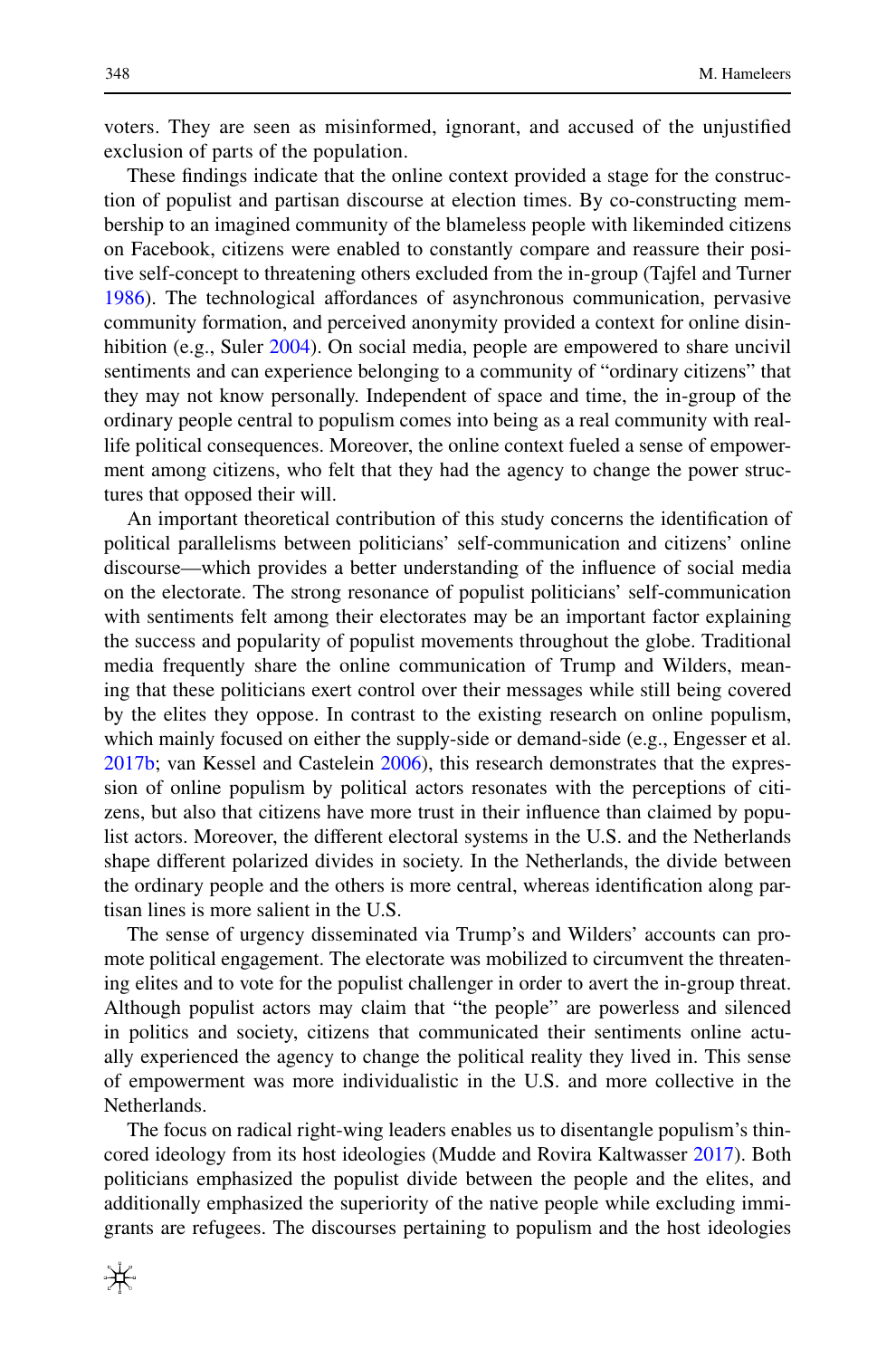can, however, be integrated by the centrality of blame-shifting rhetoric: the cultivation of the ordinary people as an honest in-group was connected to the identifcation of salient scapegoats on a vertical and horizontal level.

This study has some limitations. First and foremost, although the qualitative nature of the findings offers in-depth insights into how populist and partisan divides are constructed by politicians and citizens, they cannot be generalized to all politicians' self-communication or public opinion. The analyses zoomed in on two very specifc radical right-wing politicians and a specifc group of citizens. Still, in an era of increasingly fragmented media, selective exposure, congruency biases, and "flter bubbles," it is important to understand how specifc issue publics reconstruct reality on the specifc media platforms they select. Moreover, the distinction between core ideas of populism and right-wing host ideologies allows for a more nuanced comparison to other countries. Hence, the anti-elitist discourse may also apply to left-wing populism, whereas the nativist and authoritarian discourse may only be transferable to other cases of right-wing populism.

Another limitation concerns the focus on two specifc social media: Facebook and Twitter. Citizens' communication on Twitter may have resulted in diferent fndings compared to their use of Facebook. However, Twitter is mainly associated with politicians' self-communication (e.g., Engesser et al. [2017b](#page-20-4)), whereas Facebook is better suited to understand the electorate's discourse. Future research may investigate what role diferent platforms may play in shaping populist discourse. A related recommendation for future research is to provide more insights into the *salience* of polarized and populist discourse on various platforms. This qualitative research provides an important frst step in understanding the themes of such discourse, but further research is needed in order to understand how dominant they are.

Despite these shortcomings, this study has provided important insights into how populist discourse is constructed surrounding the elections in the U.S. and the Netherlands. In the alleged global rise of populist sentiments, these fndings indicate that social media may not only provide a platform for politicians to share their populist discontent, but ordinary citizens are also enabled to negotiate the boundary between "their" innocent people and the culpable others.

#### **References**

<span id="page-19-3"></span>Bartlett, J., J. Birdwell, and M. Littler. 2011. *The new face of digital populism*. London: Demos.

- <span id="page-19-4"></span>Bossetta, M. 2018. The digital architectures of social media: comparing political campaigning on Facebook, Twitter, Instagram, and Snapchat in the 2016 U.S. Election. *Journalism & Mass Communica‑ tion Quarterly* 95 (3): 471–496.
- <span id="page-19-0"></span>Bracciale, R., and A. Martella. 2017. Defne the populist political communication style: the case of Italian political leaders on Twitter. *Information, Communication & Society* 20 (9): 1310–1329.
- <span id="page-19-1"></span>Canovan, M. 1999. Trust the people! Populism and the two faces of democracy. *Political Studies* 47:  $2 - 16$ .
- <span id="page-19-2"></span>Elchardus, M., and B. Spruyt. 2016. Populism, persistent republicanism and declinism: an empirical analysis of populism as a thin ideology. *Government and Opposition* 51 (1): 111–133. [https://doi.](https://doi.org/10.1017/gov.2014.27) [org/10.1017/gov.2014.27](https://doi.org/10.1017/gov.2014.27).